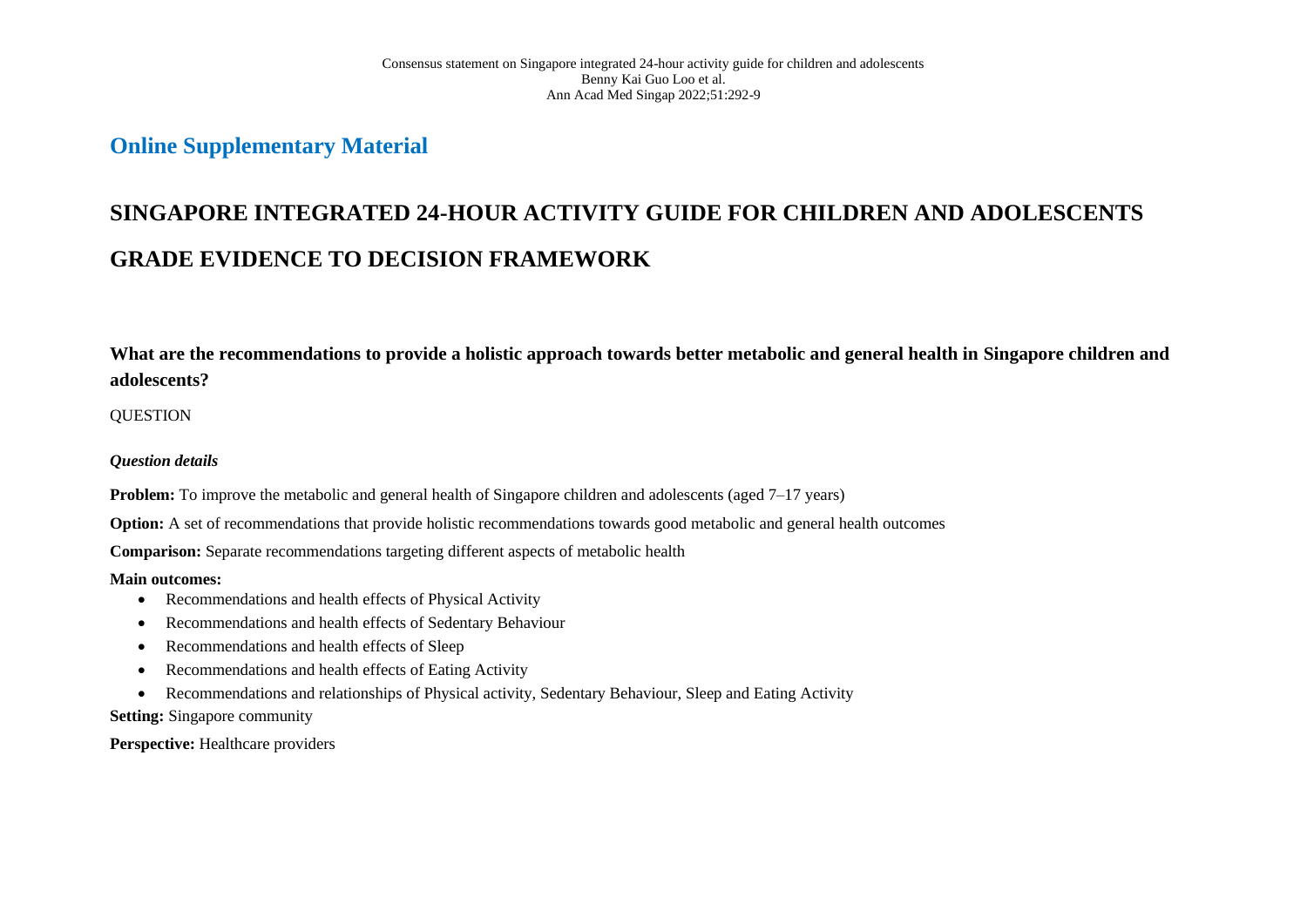### *Background*

Metabolic morbidities in children are one of the more important non-communicable diseases (NCDs) of today. Indeed, metabolic health in paediatrics does not just include overweight and obesity but also hyperglycaemia and diabetes. At the other extreme, eating disorders with morbid weight loss and biochemical impairment result from the psychosocial effects of society with all its attendant mental health morbidities and impairment. The advent of widespread, pervasive and promiscuous social media, internet and technological influences only seek to further exacerbate and compound the overall metabolic and mental health of our children, especially in developed and well-connected societies like Singapore.

#### ASSESSMENT

#### *Problem*

Is the problem a priority?

### **Research evidence**

Statistics from the Ministry of Education revealed that the proportion of overweight children has increased from 11% in 2013 to 13% in 2017.

#### **Additional considerations**

Studies on children and adolescents in Singapore have previously shown that they could only meet up to 40% of the recommended physical activity level and above 70% of adolescents exceeded more than 2 hours of electronic screen time daily.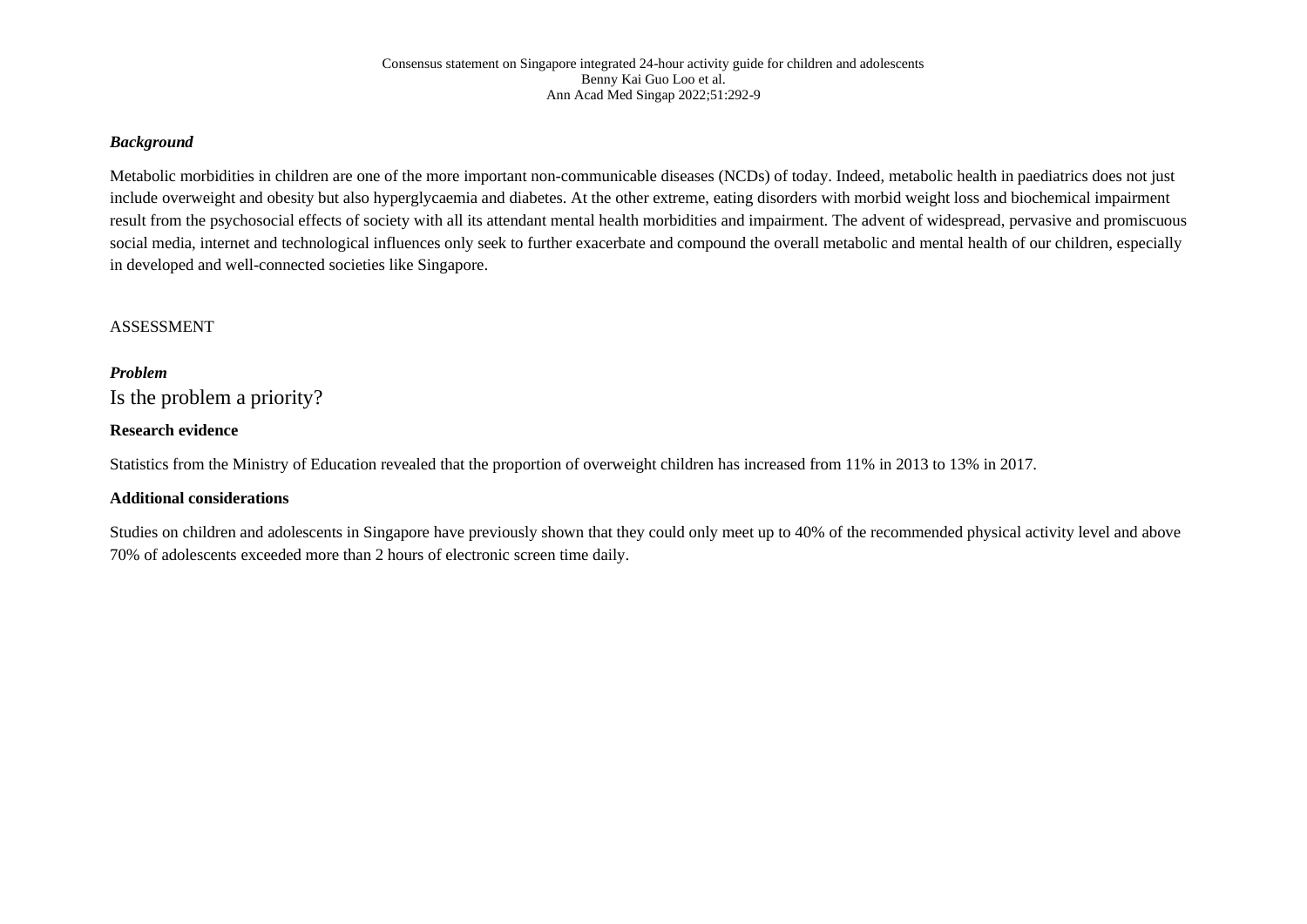## *Desirable effects*

## How substantial are the desirable anticipated effects?

## **Research evidence**

| Type of<br>Outcome   | Author                    | Type of Study        | No. of<br>Studies/Participants        | <b>Summary of Findings</b>                                                                                                                                                                                                                                                                                                                                                                                                                                                                                                                                                                                                                                                                                                                                                                             | Certainty<br>of<br>Evidence  |
|----------------------|---------------------------|----------------------|---------------------------------------|--------------------------------------------------------------------------------------------------------------------------------------------------------------------------------------------------------------------------------------------------------------------------------------------------------------------------------------------------------------------------------------------------------------------------------------------------------------------------------------------------------------------------------------------------------------------------------------------------------------------------------------------------------------------------------------------------------------------------------------------------------------------------------------------------------|------------------------------|
| Physical<br>Activity | Poitras VJ<br>et al. 2016 | Systematic<br>Review | 162 studies (204171)<br>participants) | Overall, total PA was favourably associated with physical,<br>psychological/social, and cognitive health indicators. Relationships<br>were more consistent and robust for higher (e.g., MVPA) versus<br>lower (e.g., LPA) intensity PA. All patterns of activity (sporadic,<br>bouts, continuous) provided benefit. LPA was favourably associated<br>with cardiometabolic biomarkers; data were scarce for other<br>outcomes. These findings continue to support the importance of at<br>least 60 min/day of MVPA for disease prevention and health<br>promotion in children and youth, but also highlight the potential<br>benefits of LPA and total PA. All intensities of PA should be<br>considered in future work aimed at better elucidating the health<br>benefits of PA in children and youth. | $\oplus \oplus \oplus \circ$ |
|                      | Janssen I et<br>al. 2010  | Systematic<br>Review | 86 studies                            | Physical activity was associated with numerous health benefits. The<br>dose-response relations observed in observational studies indicate<br>that the more physical activity, the greater the health benefit.<br>Results from experimental studies indicate that even modest<br>amounts of physical activity can have health benefits in high-risk<br>youngsters (e.g., obese). To achieve substantive health benefits, the<br>physical activity should be of at least a moderate intensity. Vigorous<br>intensity activities may provide even greater benefit. Aerobic-based<br>activities had the greatest health benefit, other than for bone health,<br>in which case high-impact weight bearing activities were required.                                                                         | $\oplus \oplus \circ \circ$  |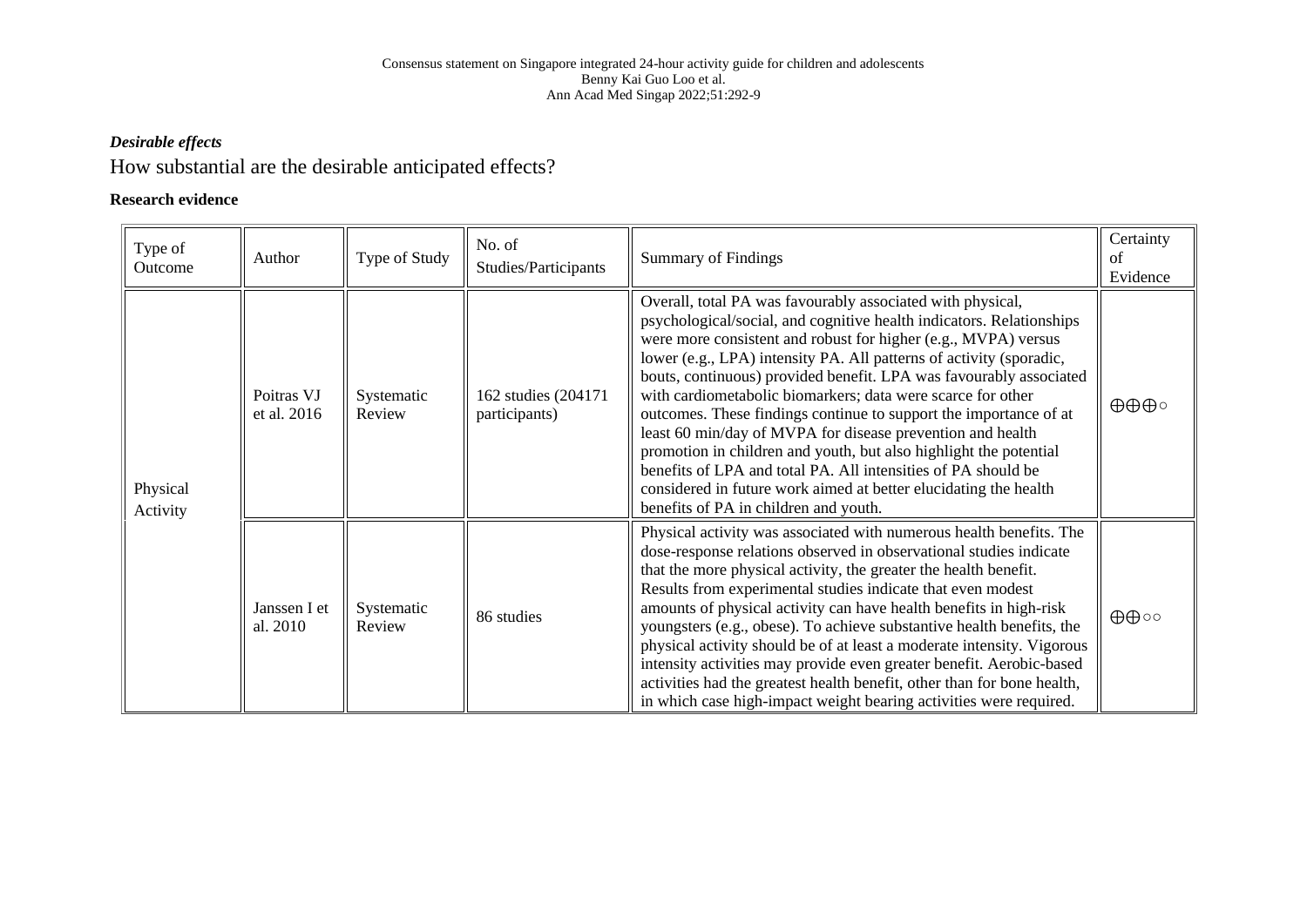| Strong WB<br>et al. 2005   | Systematic<br>Review | 850 studies | Most intervention studies used supervised programs of moderate to<br>vigorous physical activity of 30 to 45 minutes duration 3 to 5 days<br>per week. The panel believed that a greater amount of physical<br>activity would be necessary to achieve similar beneficial effects on<br>health and behavioral outcomes in ordinary daily circumstances<br>(typically intermittent and unsupervised activity).                                                                                                                                                                                                                                                                                                                                                                       | $\oplus \oplus \oplus \circ$ |
|----------------------------|----------------------|-------------|-----------------------------------------------------------------------------------------------------------------------------------------------------------------------------------------------------------------------------------------------------------------------------------------------------------------------------------------------------------------------------------------------------------------------------------------------------------------------------------------------------------------------------------------------------------------------------------------------------------------------------------------------------------------------------------------------------------------------------------------------------------------------------------|------------------------------|
| Jakicic JM<br>et al. 2019  | Systematic<br>Review | 29 studies  | The literature review identified 29 articles that were pertinent to the<br>research question that used either cross-sectional, prospective<br>cohort, or randomized designs. One prospective cohort study<br>(N=4,840) reported similar associations between moderate-to-<br>vigorous physical activity (MVPA) and all-cause mortality when<br>examined as total MVPA, MVPA in bouts $\geq$ 5 minutes in duration,<br>or MVPA in bouts $\geq$ 10 minutes in duration. Additional evidence<br>was identified from cross-sectional and prospective studies to<br>support that bouts of physical activity <10 minutes in duration are<br>associated with a variety of health outcomes. Randomized studies<br>only examined bouts of physical activity $\geq 10$ minutes in duration. | $\oplus \oplus \circ \circ$  |
| da Silva MP<br>et al. 2015 | Systematic<br>Review | 9 studies   | With the exception of a single study, studies demonstrated a high<br>risk of methodological bias in at least 1 of the QUADAS-2 domains.<br>Guidelines ranged from 10,000 to 16,000 steps/day for the Health<br>studies (5-16 years old), and from 9,000 to 14,000 steps/day for PA<br>studies (6–19 years old). Due to the high risk of methodological<br>bias, none of the Health Cohort guidelines were endorsed. The PA<br>Cohort study with the lowest risk of methodological bias suggested<br>12,000 steps/day for children and adolescents irrespective of gender.                                                                                                                                                                                                         | ⊕⊕⊙                          |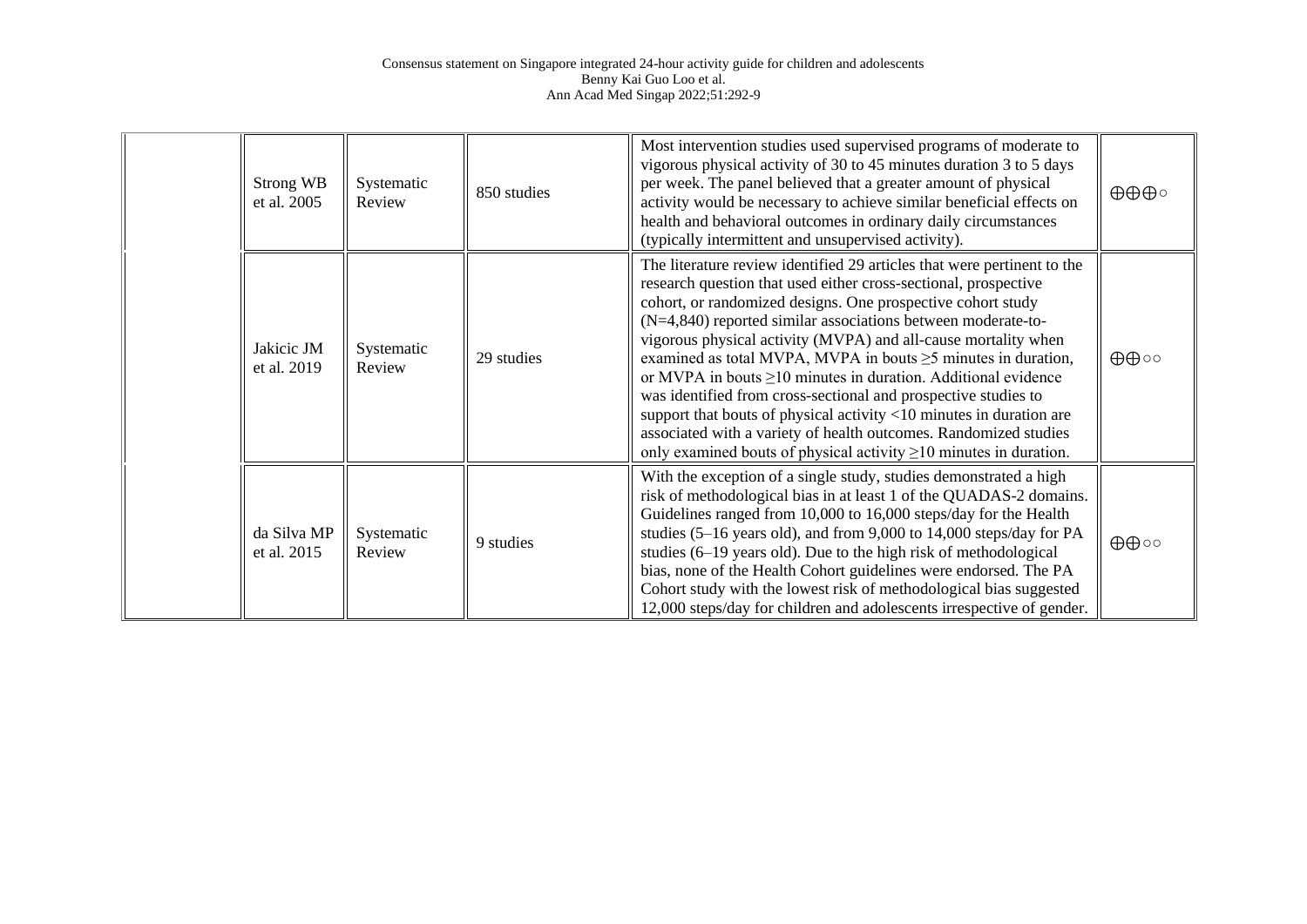| Tudor-<br>Locke C et<br>al. 2011 | Systematic<br>Review | 35 studies        | Controlled studies of cadence show that continuous MVPA walking<br>produces 3,300-3,500 steps in 30 minutes or 6,600-7,000 steps in 60<br>minutes in 10-15 year olds. Limited evidence suggests that a total<br>daily physical activity volume of 10,000-14,000 steps/day is<br>associated with 60-100 minutes of MVPA in preschool children<br>(approximately 4-6 years of age). Across studies, 60 minutes of<br>MVPA in primary/elementary school children appears to be<br>achieved, on average, within a total volume of 13,000 to 15,000<br>steps/day in boys and 11,000 to 12,000 steps/day in girls. For<br>adolescents (both boys and girls), 10,000 to 11,700 may be<br>associated with 60 minutes of MVPA. Translations of time- and<br>intensity-based guidelines may be higher than existing normative<br>data (e.g., in adolescents) and therefore will be more difficult to<br>achieve (but not impossible nor contraindicated). | $\oplus \oplus \circ \circ$ |
|----------------------------------|----------------------|-------------------|-------------------------------------------------------------------------------------------------------------------------------------------------------------------------------------------------------------------------------------------------------------------------------------------------------------------------------------------------------------------------------------------------------------------------------------------------------------------------------------------------------------------------------------------------------------------------------------------------------------------------------------------------------------------------------------------------------------------------------------------------------------------------------------------------------------------------------------------------------------------------------------------------------------------------------------------------|-----------------------------|
| Carson V et<br>al. 2013          | Cross-<br>Sectional  | 1731 participants | Adjusted for confounders, each additional hour/day of low light-<br>intensity activity was associated with 0.59 (95% CI: 1.18-0.01)<br>mmHG lower diastolic blood pressure. Each additional hour/day of<br>high light-intensity activity was associated with 1.67 (2.94–0.39)<br>mmHG lower diastolic blood pressure and 0.04 (0.001-0.07)<br>mmol/L higher HDL-cholesterol. Each additional hour/day of<br>moderate- to vigorous-intensity activity was associated with 3.54<br>$(5.73-1.35)$ mmHG lower systolic blood pressure, 5.49 $(1.11-$<br>9.77)% lower waist circumference, 25.87 (6.08–49.34)% lower<br>insulin, and 16.18 (4.92–28.53)% higher HOMA-%S.                                                                                                                                                                                                                                                                             | $\oplus \oplus \circ \circ$ |
| Fuezeki E et<br>al. 2017         | Systematic<br>Review | 40 studies        | Overall, 37 cross-sectional studies and three longitudinal studies<br>were included in the analysis, with considerable variation observed<br>between the studies with regard to their operationalization of light-<br>intensity PA. Light-intensity PA was found to be beneficially<br>associated with obesity, markers of lipid and glucose metabolism,<br>and mortality. Few data were available on musculoskeletal<br>outcomes and results were mixed.                                                                                                                                                                                                                                                                                                                                                                                                                                                                                       | $\oplus \oplus \circ \circ$ |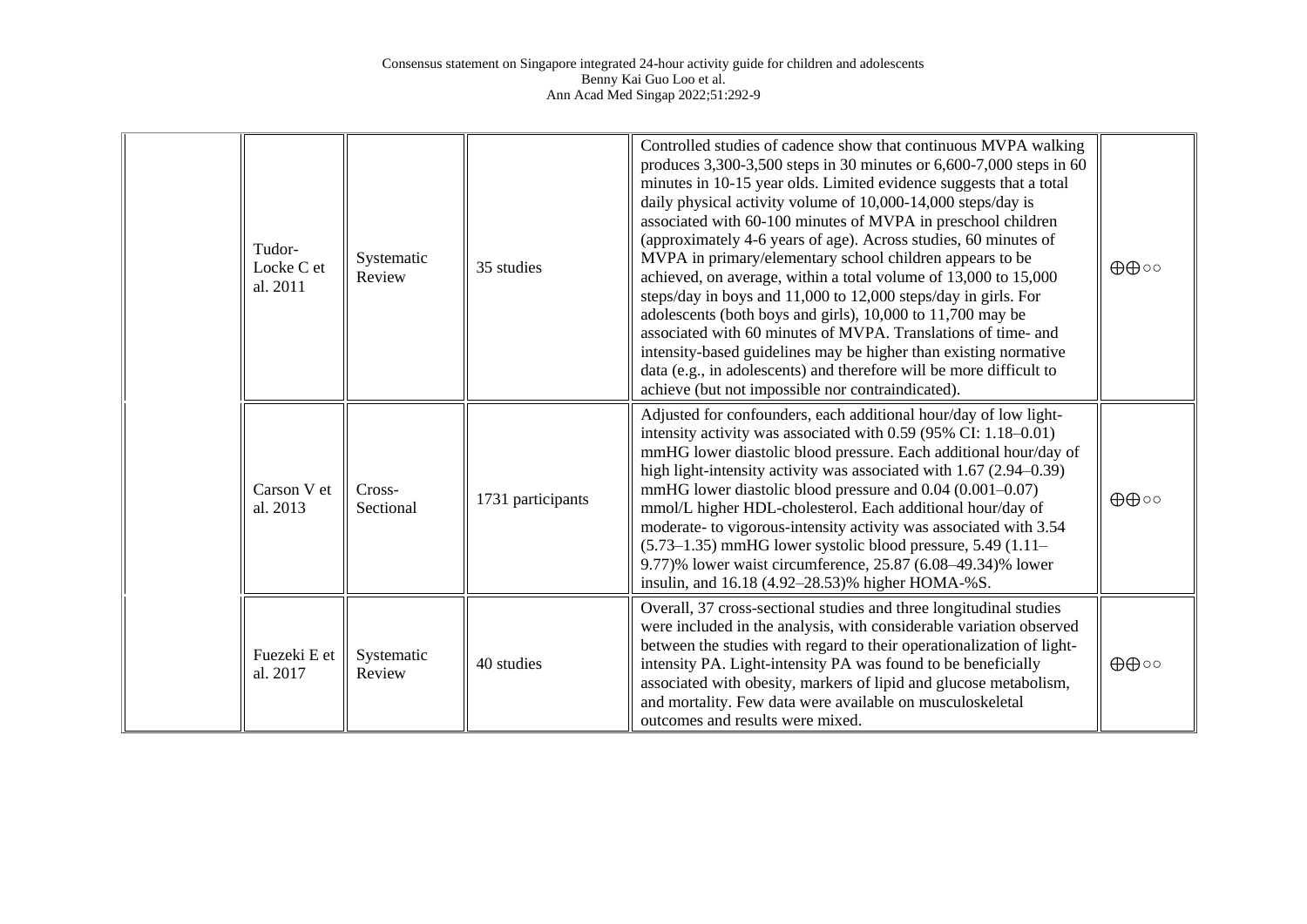|                               | Colley RC<br>et al. 2012 | Cross-<br>Sectional | 1613 participants | Daily step counts were correlated with daily minutes of MVPA $(r =$<br>0.81, P G 0.0001). The step count equivalents to 60 min of MVPA<br>ranged between 11,290 and 12,512 steps per day (R2 range = $0.59-$<br>0.74). A step count target of 12,000 steps per day resulted in closer<br>population estimates of meeting the physical activity guideline (as<br>measured as minutes of MVPA by accelerometer) as well as<br>improved balance between sensitivity and specificity when<br>compared with any cut point between 8000 and 15,000 steps per<br>day, including the currently used daily step count target of 13,500<br>steps per day.                                                                                                                          | $\oplus \oplus \circ \circ$ |
|-------------------------------|--------------------------|---------------------|-------------------|--------------------------------------------------------------------------------------------------------------------------------------------------------------------------------------------------------------------------------------------------------------------------------------------------------------------------------------------------------------------------------------------------------------------------------------------------------------------------------------------------------------------------------------------------------------------------------------------------------------------------------------------------------------------------------------------------------------------------------------------------------------------------|-----------------------------|
| Sedentary<br><b>Behaviour</b> | Carson V et<br>al. 2011  | Cross-<br>Sectional | 2527 participants | Volume and patterns of sedentary behavior were not predictors of<br>high CRS after adjusting for MVPA and other confounders ( $P >$<br>0.1). For types of sedentary behavior, high TV use, but not high<br>computer use, was a predictor of high CRS after adjustment for<br>MVPA and other confounders. Children and adolescents who<br>watched $\geq$ 4 hours per day of TV were 2.53 (95% confidence<br>interval: 1.45-4.42) times more likely to have high CRS than those<br>who watched <1 hour per day. MVPA predicted high CRS after<br>adjusting for all sedentary behavior measures and other<br>confounders. After adjustment for waist circumference, MVPA also<br>predicted high non-obesity CRS; however, the same relationship<br>was not seen with TV use | $\oplus \oplus \circ \circ$ |
|                               | Veitch J et<br>al. 2012  | Cross-<br>Sectional | 544 participants  | Cross-sectional and prospective regression analyses showed that a<br>more positive social network and higher social trust/cohesion was<br>related to lower BMI among children. There was no evidence that<br>time spent in physical activity or sedentary behaviors mediated this<br>relation, despite significant associations between social networks<br>and screen-time and between screen-time and BMI.                                                                                                                                                                                                                                                                                                                                                              | $\oplus \oplus \circ \circ$ |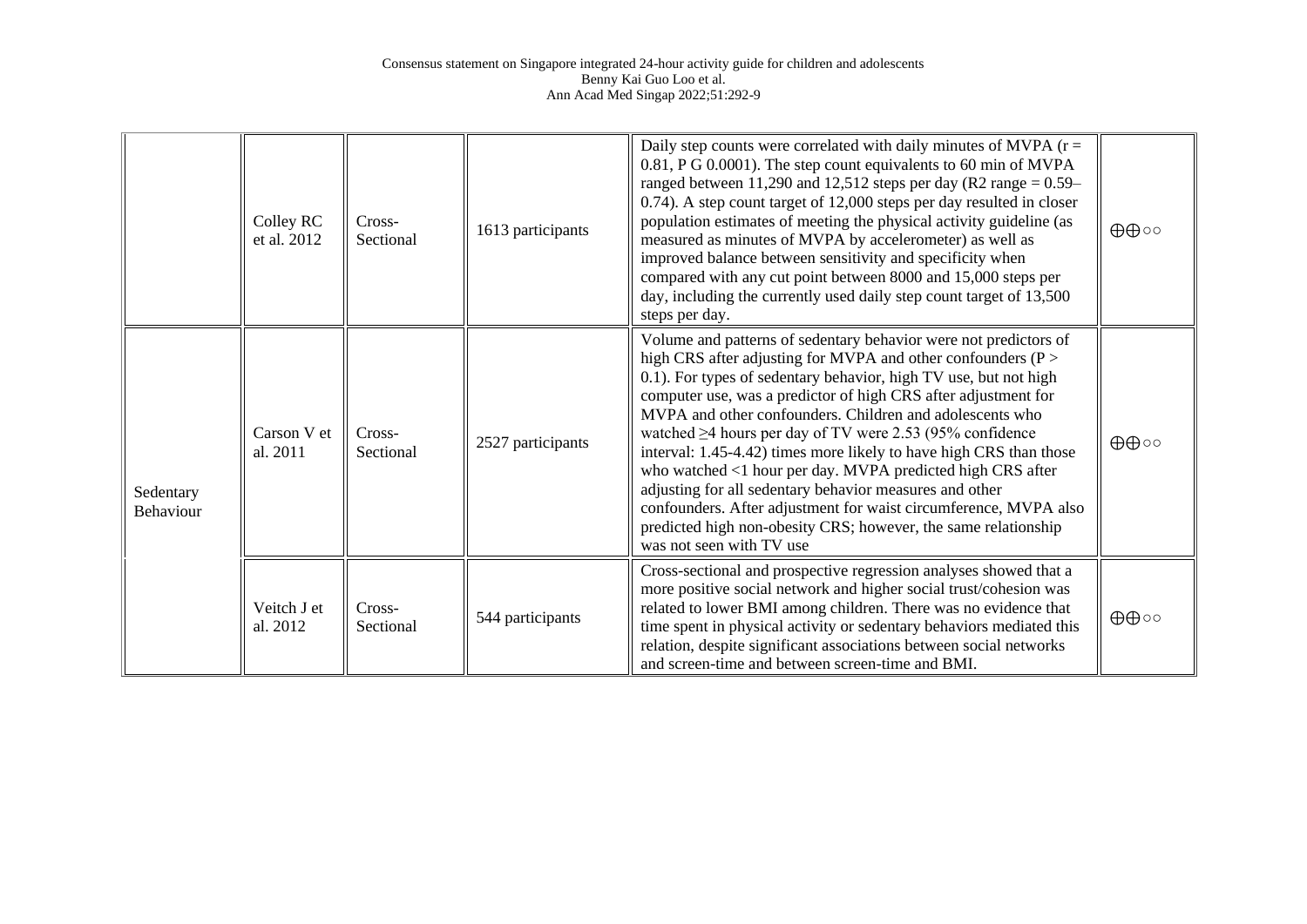|  | Tremblay<br>MS et al.<br>2011 | Systematic<br>Review | 232 studies (983840)<br>participants) | Television (TV) watching was the most common measure of<br>sedentary behaviour and body composition was the most common<br>outcome measure. Qualitative analysis of all studies revealed a<br>dose-response relation between increased sedentary behaviour and<br>unfavourable health outcomes. Watching TV for more than 2 hours<br>per day was associated with unfavourable body composition,<br>decreased fitness, lowered scores for self-esteem and pro-social<br>behaviour and decreased academic achievement. Meta-analysis was<br>completed for randomized controlled studies that aimed to reduce<br>sedentary time and reported change in body mass index (BMI) as<br>their primary outcome. In this regard, a metaanalysis revealed an<br>overall significant effect of -0.81 (95% CI of -1.44 to -0.17, $p =$<br>0.01) indicating an overall decrease in mean BMI associated with<br>the interventions. There is a large body of evidence from all study<br>designs which suggests that decreasing any type of sedentary time is<br>associated with lower health risk in youth aged 5-17 years. In<br>particular, the evidence suggests that daily TV viewing in excess of<br>2 hours is associated with reduced physical and psychosocial health,<br>and that lowering sedentary time leads to reductions in BMI. | $\oplus \oplus \oplus \circ$ |
|--|-------------------------------|----------------------|---------------------------------------|--------------------------------------------------------------------------------------------------------------------------------------------------------------------------------------------------------------------------------------------------------------------------------------------------------------------------------------------------------------------------------------------------------------------------------------------------------------------------------------------------------------------------------------------------------------------------------------------------------------------------------------------------------------------------------------------------------------------------------------------------------------------------------------------------------------------------------------------------------------------------------------------------------------------------------------------------------------------------------------------------------------------------------------------------------------------------------------------------------------------------------------------------------------------------------------------------------------------------------------------------------------------------------------------------------------------------------|------------------------------|
|--|-------------------------------|----------------------|---------------------------------------|--------------------------------------------------------------------------------------------------------------------------------------------------------------------------------------------------------------------------------------------------------------------------------------------------------------------------------------------------------------------------------------------------------------------------------------------------------------------------------------------------------------------------------------------------------------------------------------------------------------------------------------------------------------------------------------------------------------------------------------------------------------------------------------------------------------------------------------------------------------------------------------------------------------------------------------------------------------------------------------------------------------------------------------------------------------------------------------------------------------------------------------------------------------------------------------------------------------------------------------------------------------------------------------------------------------------------------|------------------------------|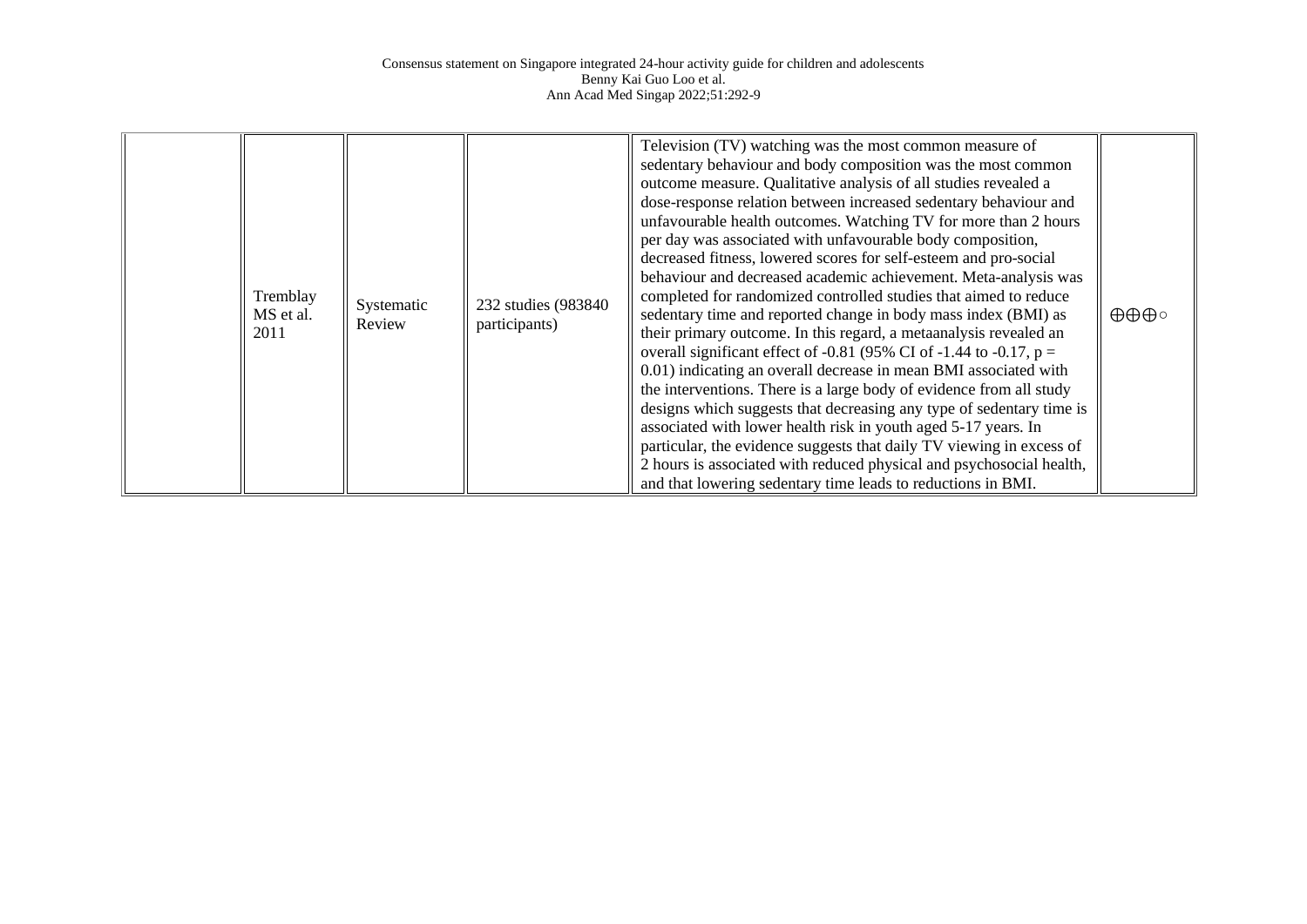| Twenge JM<br>et al. 2018     | Cross-<br>Sectional                | 40337 participants | After 1 h/day of use, more hours of daily screen time were<br>associated with lower psychological well-being, including less<br>curiosity, lower self-control, more distractibility, more difficulty<br>making friends, less emotional stability, being more difficult to care<br>for, and inability to finish tasks. Among 14- to 17-year-olds, high<br>users of screens $(7 + h/day \, vs. \, low \, users \, of \, 1 \, h/day)$ were more than<br>twice as likely to ever have been diagnosed with depression (RR<br>2.39, 95% CI 1.54, 3.70), ever diagnosed with anxiety (RR 2.26, CI<br>1.59, 3.22), treated by a mental health professional (RR 2.22, CI<br>1.62, 3.03) or have taken medication for a psychological or<br>behavioral issue (RR 2.99, CI 1.94, 4.62) in the last 12 months.<br>Moderate use of screens (4 h/day) was also associated with lower<br>psychological well-being. Non-users and low users of screens<br>generally did not differ in well-being. Associations between screen<br>time and lower psychological well-being were larger among<br>adolescents than younger children. | ⊕⊕⊙                         |
|------------------------------|------------------------------------|--------------------|------------------------------------------------------------------------------------------------------------------------------------------------------------------------------------------------------------------------------------------------------------------------------------------------------------------------------------------------------------------------------------------------------------------------------------------------------------------------------------------------------------------------------------------------------------------------------------------------------------------------------------------------------------------------------------------------------------------------------------------------------------------------------------------------------------------------------------------------------------------------------------------------------------------------------------------------------------------------------------------------------------------------------------------------------------------------------------------------------------------|-----------------------------|
| Schimdt<br>ME et al.<br>2012 | Systematic<br>Review               | 47 studies         | Twenty-nine achieved significant reductions in TV viewing or<br>screen-media use. Studies utilizing electronic TV monitoring<br>devices, contingent feedback systems, and clinic-based counseling<br>were most effective. While studies have reduced screen-media use<br>in children, there are several research gaps, including a relative<br>paucity of studies targeting young children ( $n = 13$ ) or minorities<br>$(n = 14)$ , limited long-term (>6 month) follow-up data $(n = 5)$ , and<br>few $(n = 4)$ targeting removing TVs from children's bedrooms.<br>Attention to these issues may help increase the effectiveness of<br>existing strategies for screen time reduction and extend them to<br>different populations.                                                                                                                                                                                                                                                                                                                                                                            | $\oplus \oplus \circ \circ$ |
| Drummy C<br>et al. 2016      | Randomised<br><b>Control Trial</b> | 120 participants   | Compared with the control group, the intervention group<br>significantly increased weekday MVPA (+9.5 min) from baseline to<br>post-intervention. There were no significant changes in BMI;<br>however, an increase in sum-of-skinfolds of the intervention group<br>was observed.                                                                                                                                                                                                                                                                                                                                                                                                                                                                                                                                                                                                                                                                                                                                                                                                                               | ⊕⊕⊙                         |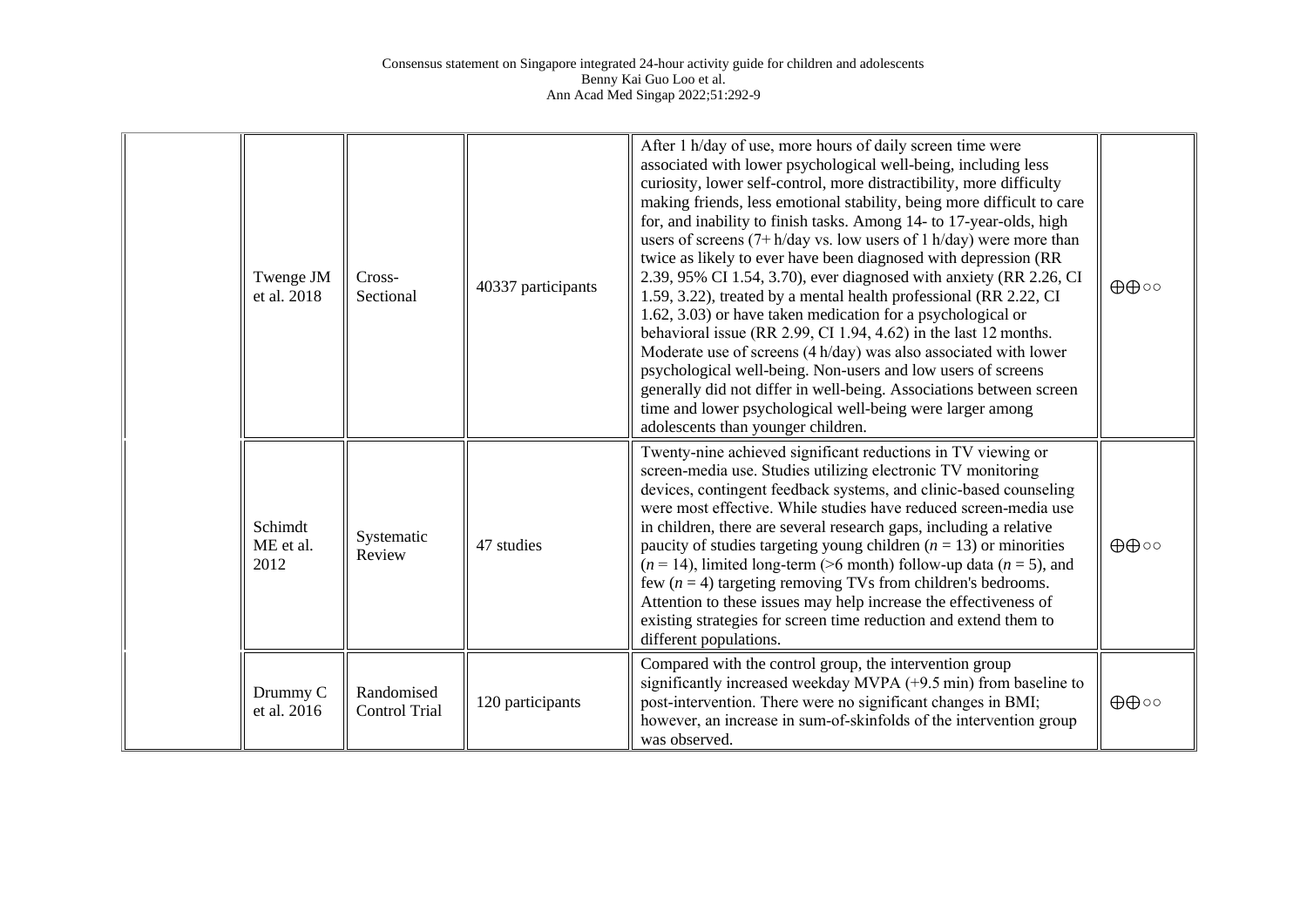|       | Ma JK et al.<br>2014    | Single Cross-<br>Over | 50 participants                       | When comparing no-activity breaks with FUNtervals the grade 4<br>class demonstrated reductions in both passive (no activity = $29\%$ $\pm$<br>13% vs. FUNterval = $25\% \pm 13\%, p < 0.05$ , effect size (ES) = 0.31)<br>and motor (no activity = $31\% \pm 16\%$ vs. FUNterval = $24\% \pm 16\%$<br>13%, $p < 0.01$ , ES = 0.48) off-task behaviour following FUNtervals.<br>Similarly, in the grade 2 class, passive (no activity = $23\% \pm 14\%$ vs.<br>FUNterval = $14\% \pm 10\%, p < 0.01$ , ES = 0.74), verbal (no activity =<br>$8\% \pm 8\%$ vs. FUNterval = 5% $\pm 5\%$ , $p < 0.05$ , ES = 0.45), and<br>motor (no activity = 29% $\pm$ 17% vs. FUNterval = 14% $\pm$ 10%, p <<br>$0.01$ , ES = 1.076) off-task behaviours were reduced following<br>FUNtervals. In both classrooms the effects of physical activity were<br>greatest in those students demonstrating the highest rates of off-task<br>behaviour on no-activity days. These data demonstrate that very<br>brief high-intensity bouts of exercise can improve off-task<br>behaviour in grade 2 and 4 students, particularly in students with<br>high rates of such behaviour. | $\bigoplus$ 000              |
|-------|-------------------------|-----------------------|---------------------------------------|-------------------------------------------------------------------------------------------------------------------------------------------------------------------------------------------------------------------------------------------------------------------------------------------------------------------------------------------------------------------------------------------------------------------------------------------------------------------------------------------------------------------------------------------------------------------------------------------------------------------------------------------------------------------------------------------------------------------------------------------------------------------------------------------------------------------------------------------------------------------------------------------------------------------------------------------------------------------------------------------------------------------------------------------------------------------------------------------------------------------------------------------------------------|------------------------------|
|       | Chaput et<br>al. 2016   | Systematic<br>Review  | 141 studies (592215)<br>participants) | Overall, longer sleep duration was associated with lower adiposity<br>indicators, better emotional regulation, better academic<br>achievement, and better quality of life/well-being. The evidence was<br>mixed and/or limited for the association between sleep duration and<br>cognition, harms/injuries, and cardiometabolic biomarkers. The<br>quality of evidence ranged from very low to high across study<br>designs and health indicators. In conclusion, we confirmed previous<br>investigations showing that shorter sleep duration is associated with<br>adverse physical and mental health outcomes.                                                                                                                                                                                                                                                                                                                                                                                                                                                                                                                                            | $\oplus \oplus \oplus \circ$ |
| Sleep | Fatima Y et<br>al. 2015 | Systematic<br>Review  | 22 studies (24821<br>participants)    | A review of 22 longitudinal studies, with subjects from diverse<br>backgrounds, suggested an inverse association between sleep<br>duration and BMI. Meta-analysis of 11 longitudinal studies,<br>comprising 24,821 participants, revealed that subjects sleeping for<br>short duration had twice the risk of being overweight/obese,<br>compared with subjects sleeping for long duration (odds ratio 2.15;<br>95% confidence interval: 1.64–2.81). This study provides evidence<br>that short sleep duration in young subjects is significantly associated<br>with future overweight/obesity.                                                                                                                                                                                                                                                                                                                                                                                                                                                                                                                                                              | ⊕⊕⊙                          |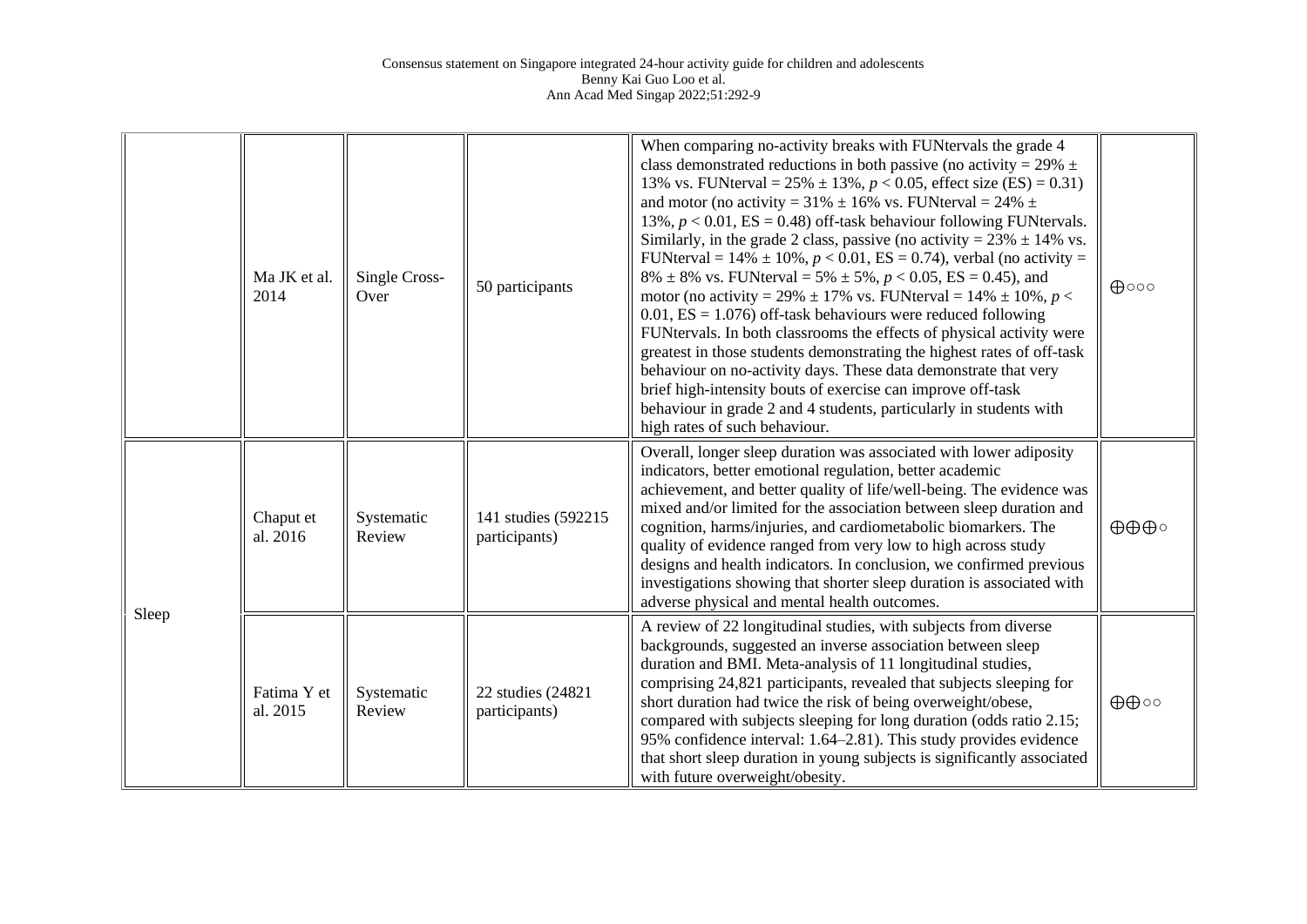|                    | Dutil C et<br>al. 2017   | Narrative<br>Review                   | 23 studies                               | Notwithstanding the conflicting results found in these studies and<br>despite being attenuated by adiposity level, maturity, sex and age,<br>there is still some compelling evidence for an association between<br>sleep duration (for both objective or subjective measurements of<br>duration) and architecture with one or more T2D biomarkers in<br>children and adolescents. The majority of the studies reviewed did<br>focus on sleep duration and one or more T2D biomarkers in children<br>and adolescents, but sleep architecture, more precisely the<br>suppression of slow wave sleep and rapid eye movement sleep, has<br>also been shown to be associated with insulin resistance. Only two<br>studies looked at sleep quality, and the association between sleep<br>quality and insulin resistance was not independent of level of<br>adiposity | $\bigoplus$ 000 |
|--------------------|--------------------------|---------------------------------------|------------------------------------------|----------------------------------------------------------------------------------------------------------------------------------------------------------------------------------------------------------------------------------------------------------------------------------------------------------------------------------------------------------------------------------------------------------------------------------------------------------------------------------------------------------------------------------------------------------------------------------------------------------------------------------------------------------------------------------------------------------------------------------------------------------------------------------------------------------------------------------------------------------------|-----------------|
|                    | Sparano S<br>et al. 2019 | Cross-<br>Sectional /<br>Longitudinal | 7974 participants /<br>5656 participants | Children reporting shorter sleep duration at T0 had significantly<br>higher BP values (P for trend < 0.001) compared to those who slept<br>more. Prospective analyses showed that shorter sleep duration at<br>baseline predicted, over the 2-year follow-up, higher increases in<br>systolic blood pressure and diastolic blood pressure, after<br>adjustment for age, sex, country of origin, BMI z-score, parenteral<br>education, physical activity, screen time, and T0 value of the<br>examined outcome variables ( $P$ for trend < 0.001). Our findings<br>reveal that shorter sleep duration is associated with higher BP in<br>childhood, suggesting that sleep may be a potential risk factor for<br>hypertension later in life.                                                                                                                     | ⊕⊕⊙             |
| Eating<br>Activity | Quah PL et<br>al. 2019   | Longitudinal                          | 871 participants                         | SSB intake at age 18 months were not significantly associated with<br>later adiposity measures and overweight/obesity outcomes. In<br>contrast, at age 5 years, SSB intake when modelled as 100 ml/d<br>increments were associated with higher BMI by 0.09 (95 % CI<br>$0.02$ , $0.16$ ) sd units, higher SSF thickness by $0.68$ (95 % CI $0.06$ ,<br>1.44) mm and increased risk of overweight/obesity by $1.2$ (95 % CI<br>$1.07$ , $1.23$ ) times at age 6 years.                                                                                                                                                                                                                                                                                                                                                                                          | $\bigoplus$ 000 |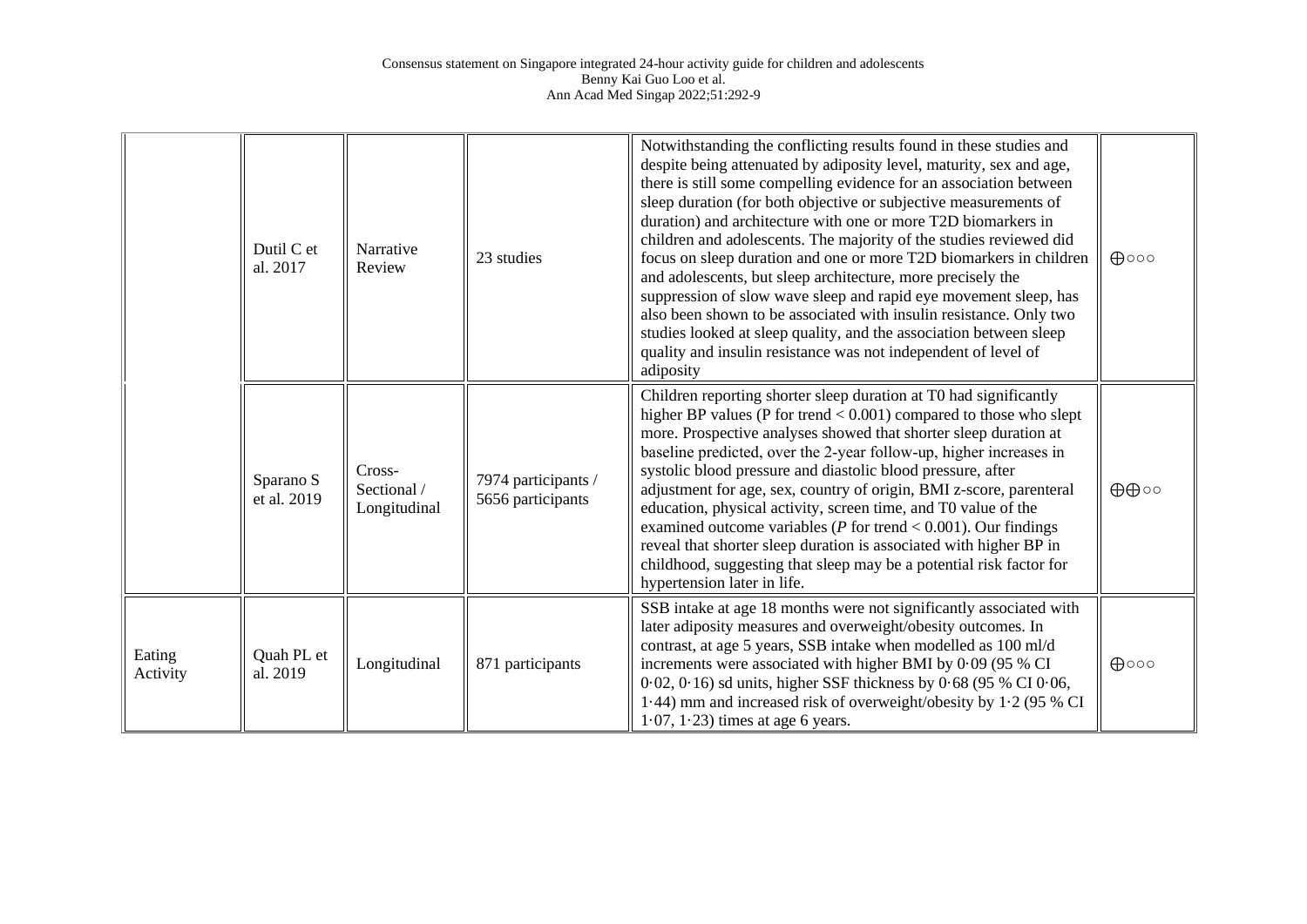| Scaglioni S<br>et al. 2018 | Narrative<br>Review | 88 studies         | The family system that surrounds a child's domestic life will have<br>an active role in establishing and promoting behaviours that will<br>persist throughout his or her life. Early-life experiences with various<br>tastes and flavours have a role in promoting healthy eating in future<br>life. The nature of a narrative review makes it difficult to integrate<br>complex interactions when large sets of studies are involved. In the<br>current analysis, parental food habits and feeding strategies are the<br>most dominant determinants of a child's eating behaviour and food<br>choices. Parents should expose their offspring to a range of good<br>food choices while acting as positive role models. Prevention<br>programmes should be addressed to them, taking into account<br>socioeconomic aspects and education.                                                                                                                                                                                                                                                                                                                                                                                                                                                                                                                                                                                                     | ⊕⊕⊙                         |
|----------------------------|---------------------|--------------------|----------------------------------------------------------------------------------------------------------------------------------------------------------------------------------------------------------------------------------------------------------------------------------------------------------------------------------------------------------------------------------------------------------------------------------------------------------------------------------------------------------------------------------------------------------------------------------------------------------------------------------------------------------------------------------------------------------------------------------------------------------------------------------------------------------------------------------------------------------------------------------------------------------------------------------------------------------------------------------------------------------------------------------------------------------------------------------------------------------------------------------------------------------------------------------------------------------------------------------------------------------------------------------------------------------------------------------------------------------------------------------------------------------------------------------------------|-----------------------------|
| Wang DD<br>et al. 2016     | <b>Cohort Study</b> | 83349 participants | During 3 439 954 person-years of follow-up, 33 304 deaths were<br>documented. After adjustment for known and suspected risk factors,<br>dietary total fat compared with total carbohydrates was inversely<br>associated with total mortality (hazard ratio [HR] comparing<br>extreme quintiles, 0.84; 95% CI, 0.81-0.88; $P < .001$ for trend). The<br>HRs of total mortality comparing extreme quintiles of specific<br>dietary fats were 1.08 (95% CI, 1.03-1.14) for saturated fat, 0.81<br>(95% CI, 0.78-0.84) for polyunsaturated fatty acid (PUFA), 0.89<br>(95% CI, 0.84-0.94) for monounsaturated fatty acid (MUFA), and<br>1.13 (95% CI, 1.07-1.18) for <i>trans</i> -fat ( $P < .001$ for trend for all).<br>Replacing 5% of energy from saturated fats with equivalent energy<br>from PUFA and MUFA was associated with estimated reductions in<br>total mortality of 27% (HR, 0.73; 95% CI, 0.70-0.77) and 13% (HR,<br>$0.87;$ 95% CI, 0.82-0.93), respectively. The HR for total mortality<br>comparing extreme quintiles of $\omega$ -6 PUFA intake was 0.85 (95%)<br>CI, 0.81-0.89; $P < .001$ for trend). Intake of $\omega$ -6 PUFA, especially<br>linoleic acid, was inversely associated with mortality owing to most<br>major causes, whereas marine $\omega$ -3 PUFA intake was associated with<br>a modestly lower total mortality (HR comparing extreme quintiles,<br>0.96; 95% CI, 0.93-1.00; $P = .002$ for trend). | $\oplus \oplus \circ \circ$ |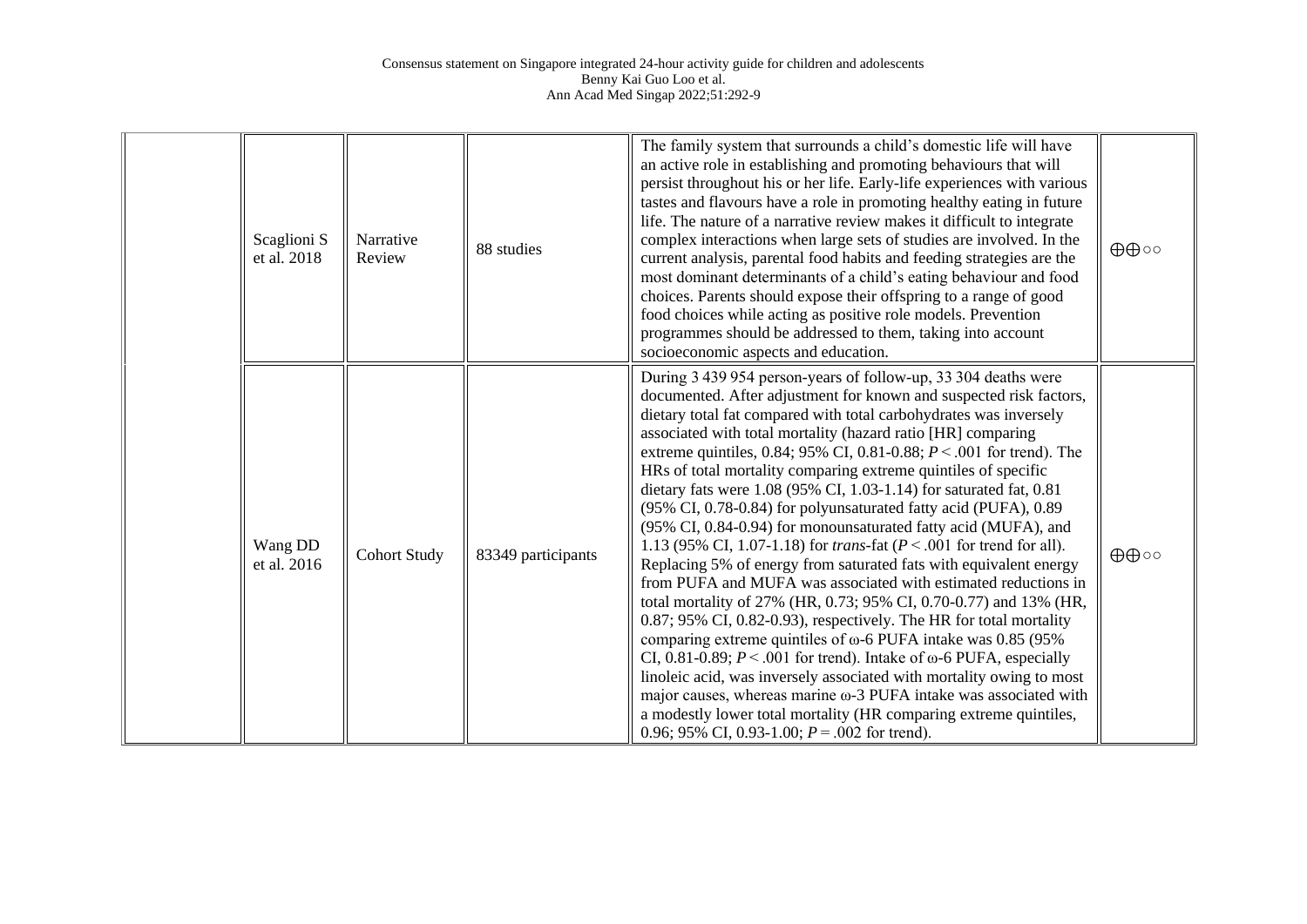| Relationships<br>of Activity | Janssen I et<br>al. 2017            | Cross-<br>Sectional  | 17000 participants                  | The findings indicating that participants achieving any given<br>recommendation had preferable scores for the health outcomes<br>compared with participants who did not meet the recommendations.<br>There was a doseresponse pattern between the number of<br>recommendations achieved and the health outcomes, indicating the<br>health outcomes improved as more recommendations were<br>achieved. When the number of recommendations achieved was the<br>same, there were no differences in the health outcomes. For<br>instance, health indicators scores were not different in the group<br>who achieved the sleep and screen time recommendations, the<br>group who achieved sleep and moderate-to-vigorous physical<br>activity recommendations, and the group who achieved screen time<br>and moderate-to-vigorous physical activity recommendations. | ⊕⊕⊙                         |
|------------------------------|-------------------------------------|----------------------|-------------------------------------|----------------------------------------------------------------------------------------------------------------------------------------------------------------------------------------------------------------------------------------------------------------------------------------------------------------------------------------------------------------------------------------------------------------------------------------------------------------------------------------------------------------------------------------------------------------------------------------------------------------------------------------------------------------------------------------------------------------------------------------------------------------------------------------------------------------------------------------------------------------|-----------------------------|
|                              | Sampasa-<br>Kanyinga H<br>et 1.2017 | Cross-<br>Sectional  | 6106 participants                   | In the full sample, children meeting the screen time<br>recommendation, the screen time $\beta$ sleep recommendation, and all<br>three recommendations had significantly better HRQoL than<br>children not meeting any of these guidelines. Differences in HRQoL<br>scores between sites were also found within combinations of<br>movement/non-movement behaviors. For example, while children<br>in Australia, Canada, and USA self-reported better HRQoL when<br>meeting all three recommendations, children in Kenya and Portugal<br>reported significantly lower HRQoL when meeting all three<br>recommendations (relative to not meeting any).                                                                                                                                                                                                           | ⊕⊕⊙                         |
|                              | Saunders TJ<br>et al. 2016          | Systematic<br>Review | 14 studies (36560)<br>participants) | Children and youth with a combination of high PA/high sleep/low<br>SB had more desirable measures of adiposity and cardiometabolic<br>health compared with those with a combination of low PA/low<br>sleep/high SB. Health benefits were also observed for those with a<br>combination of high PA/high sleep (cardiometabolic health and<br>adiposity) or high PA/low SB (cardiometabolic health, adiposity and<br>fitness), compared with low PA/low sleep or low PA/high SB. Of<br>the 3 movement behaviours, PA (especially moderate- to vigorous-<br>intensity PA) was most consistently associated with desirable health<br>indicators.                                                                                                                                                                                                                   | $\oplus \oplus \circ \circ$ |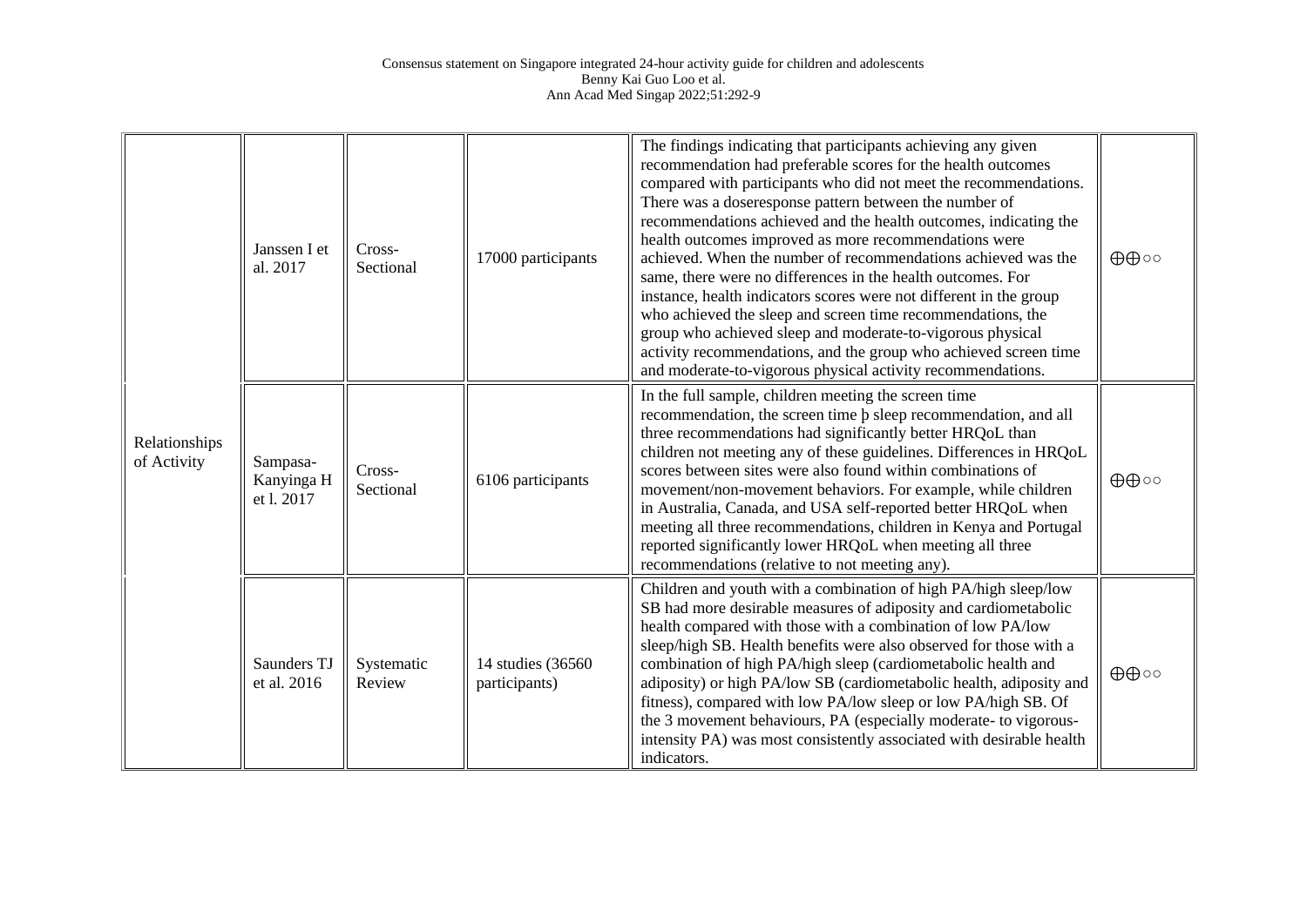| Hjorth MF<br>et al. 2014 | Cross-<br>Sectional /<br>Longitudinal | 723 participants  | In the cross-sectional analysis, physical activity was negatively<br>associated with the MetS-score $(P, 0.03)$ . In the longitudinal<br>analysis, low physical activity and high sedentary time were<br>associated with an increased MetS-score (all P,0.005); however,<br>after mutual adjustments for movement behaviors, physical activity<br>and sleep duration, but not sedentary time, were associated with the<br>MetS-score (all P,0.03). Further adjusting for fat mass index while<br>removing waist circumference from the MetS-score rendered the<br>associations no longer statistically significant (all P. 0.17). Children<br>in the most favorable tertiles of changes in moderate-to-vigorous<br>physical activity, sleep duration and sedentary time during the 200-<br>day follow-up period had an improved MetS-score relative to<br>children in the opposite tertiles ( $P = 0.005$ ).                                  | $\oplus \oplus \circ \circ$ |
|--------------------------|---------------------------------------|-------------------|-----------------------------------------------------------------------------------------------------------------------------------------------------------------------------------------------------------------------------------------------------------------------------------------------------------------------------------------------------------------------------------------------------------------------------------------------------------------------------------------------------------------------------------------------------------------------------------------------------------------------------------------------------------------------------------------------------------------------------------------------------------------------------------------------------------------------------------------------------------------------------------------------------------------------------------------------|-----------------------------|
| Carson V et<br>al. 2017  | Cross-<br>Sectional                   | 4157 participants | Compared to meeting all three recommendations, meeting none,<br>one, and two recommendations were associated with a higher BMI<br>z-score, waist circumference, and behavioral strengths and<br>difficulties score and lower aerobic fitness in a gradient pattern<br>(Ptrend<0.05). Additionally, compared to meeting all three<br>recommendations, meeting none and one recommendation were<br>associated with higher systolic blood pressure and insulin<br>(Ptrend<0.05). Finally, compared to meeting all three<br>recommendations, meeting no recommendations was associated<br>with higher triglycerides and lower HDL-cholesterol (Ptrend<0.05).<br>Collectively, meeting more recommendations within the 24-hour<br>movement guidelines was associated with better overall health.<br>Since a small proportion (17%) of this representative sample was<br>meeting the overall guidelines, efforts to promote adoption are<br>needed. | $\oplus \oplus \circ \circ$ |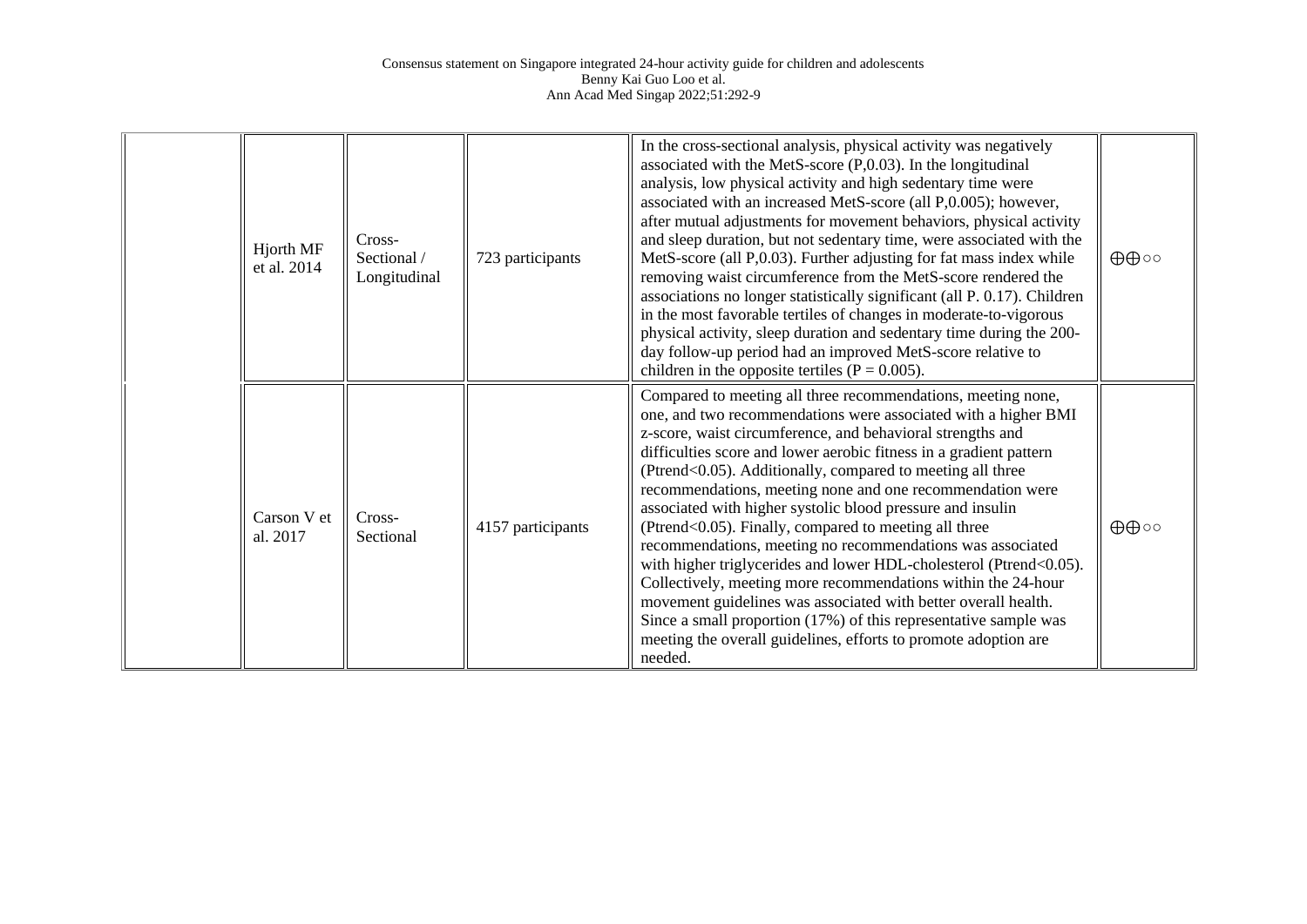| Dalene KE<br>et al. 2017  | Cross-<br>Sectional | 4937 participants | Substituting 10 min per day of sedentary time with light PA was<br>associated with higher WC (0.17 to 0.29 cm, $p \le 0.003$ ) in all age<br>groups. Substituting 10 min per day of sedentary time with<br>moderate PA was associated with lower WC in 6- and 9-year-olds<br>$(-0.32$ to $-0.47$ cm, $p \le 0.013$ ). Substituting 10 min per day of<br>sedentary time with vigorous PA was associated with lower WC in<br>9- and 15-year-olds (-1.08 to -1.79 cm, $p \le 0.015$ )). Associations<br>were similar with BMI as the outcome. In prospective analyses,<br>substituting sedentary time with light, moderate or vigorous PA at<br>age 9 was not associated with BMI or WC at age 15. | $\oplus \oplus \circ \circ$ |
|---------------------------|---------------------|-------------------|-------------------------------------------------------------------------------------------------------------------------------------------------------------------------------------------------------------------------------------------------------------------------------------------------------------------------------------------------------------------------------------------------------------------------------------------------------------------------------------------------------------------------------------------------------------------------------------------------------------------------------------------------------------------------------------------------|-----------------------------|
| Huang YW<br>et al. $2016$ | Cohort              | 672 participants  | Controlling for covariates and total behavior time, isotemporal<br>substitution models indicated that the displacement of 30 minIdj1 of<br>other sedentary behaviors with equal amounts of screen time ( $B =$<br>$0.12$ ; 95% confidence interval, $0.04 - 0.20$ or academic-related<br>activities ( $B = 0.13$ ; 95% confidence interval, 0.04–0.21) was<br>associated with higher BMI. Reallocating 30 minIdj1 of MVPA<br>with each of the sedentary behavior variables resulted in increased<br>BMI.                                                                                                                                                                                        | $\bigoplus$ 000             |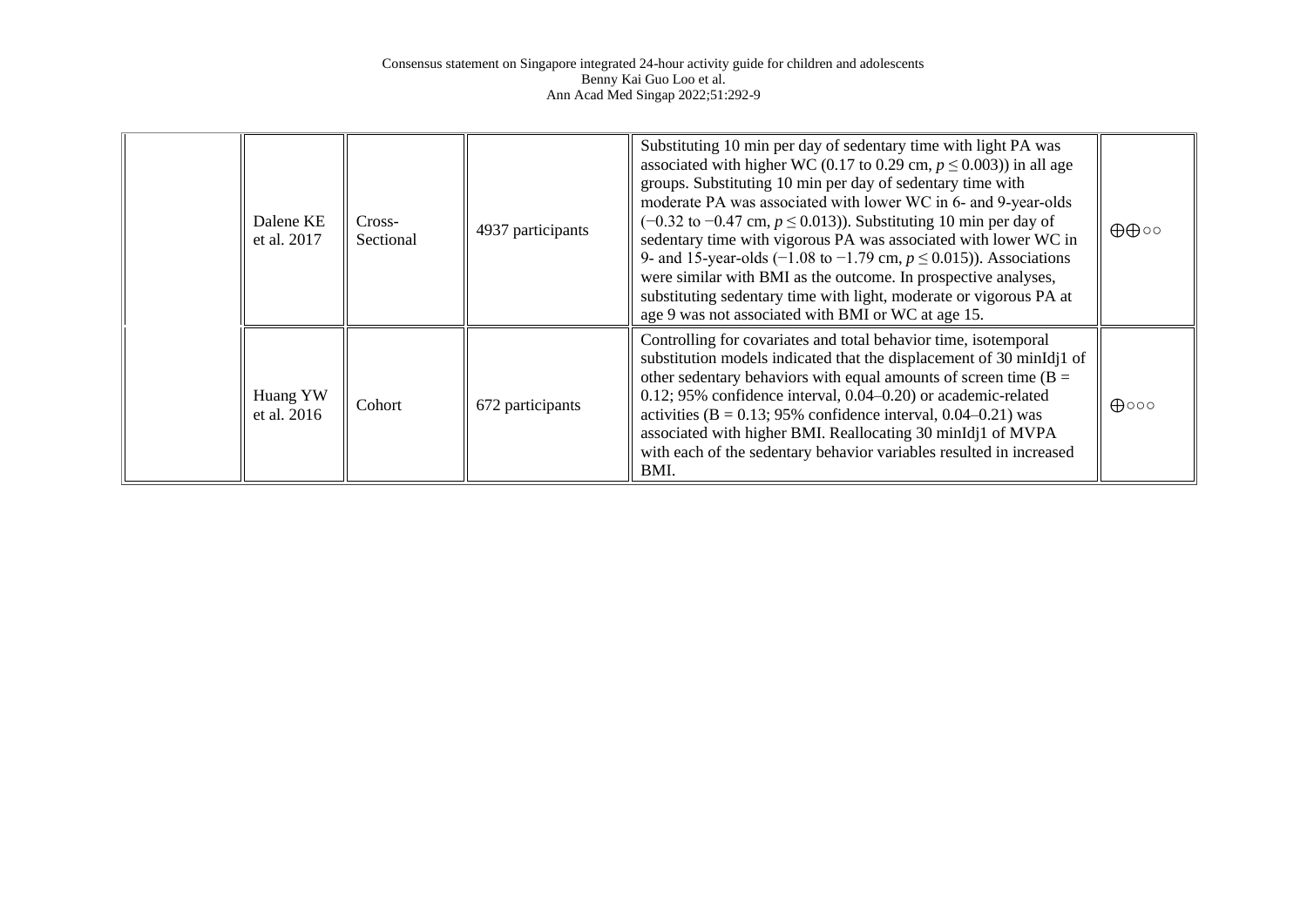## *Undesirable effects*

## How substantial are the undesirable anticipated effects?

## **Research evidence**

| Type of<br>Outcome    | Author                      | Type of<br>Study     | No. of<br>Studies/Participants      | <b>Summary of Findings</b>                                                                                                                                                                                                                                                                                                                                                                                                                                                                                                                                                                                                                                                                                                             | Certainty<br>Οİ<br>Evidence  |
|-----------------------|-----------------------------|----------------------|-------------------------------------|----------------------------------------------------------------------------------------------------------------------------------------------------------------------------------------------------------------------------------------------------------------------------------------------------------------------------------------------------------------------------------------------------------------------------------------------------------------------------------------------------------------------------------------------------------------------------------------------------------------------------------------------------------------------------------------------------------------------------------------|------------------------------|
| Safety in<br>Exercise | Rossler<br>R et al.<br>2014 | Systematic<br>Review | 21 studies (27561)<br>participants) | The overall RR was 0.54 (95 % CI 0.45–0.67) [ $p < 0.001$ ]. Girls profited more<br>from injury prevention than boys ( $p = 0.05$ ). Both prevention programs with a<br>focus on specific injuries (RR $0.48$ [95 % CI $0.37-0.63$ ]) and those aiming at<br>all injuries (RR 0.62 [95 % CI 0.48–0.81]) showed significant reduction<br>effects. Pre-season and in-season interventions were similarly beneficial<br>$(p = 0.93)$ . Studies on programs that include jumping/plyometric exercises<br>showed a significant better ( $p = 0.002$ ) injury preventive effect (RR 0.45 [95 %<br>CI 0.35–0.57], $Z = 6.35$ , $p < 0.001$ ) than studies without such exercises<br>(RR 0.74 [95 % CI 0.61–0.90], $Z = 3.03$ , $p = 0.002$ ). | $\oplus \oplus \oplus \circ$ |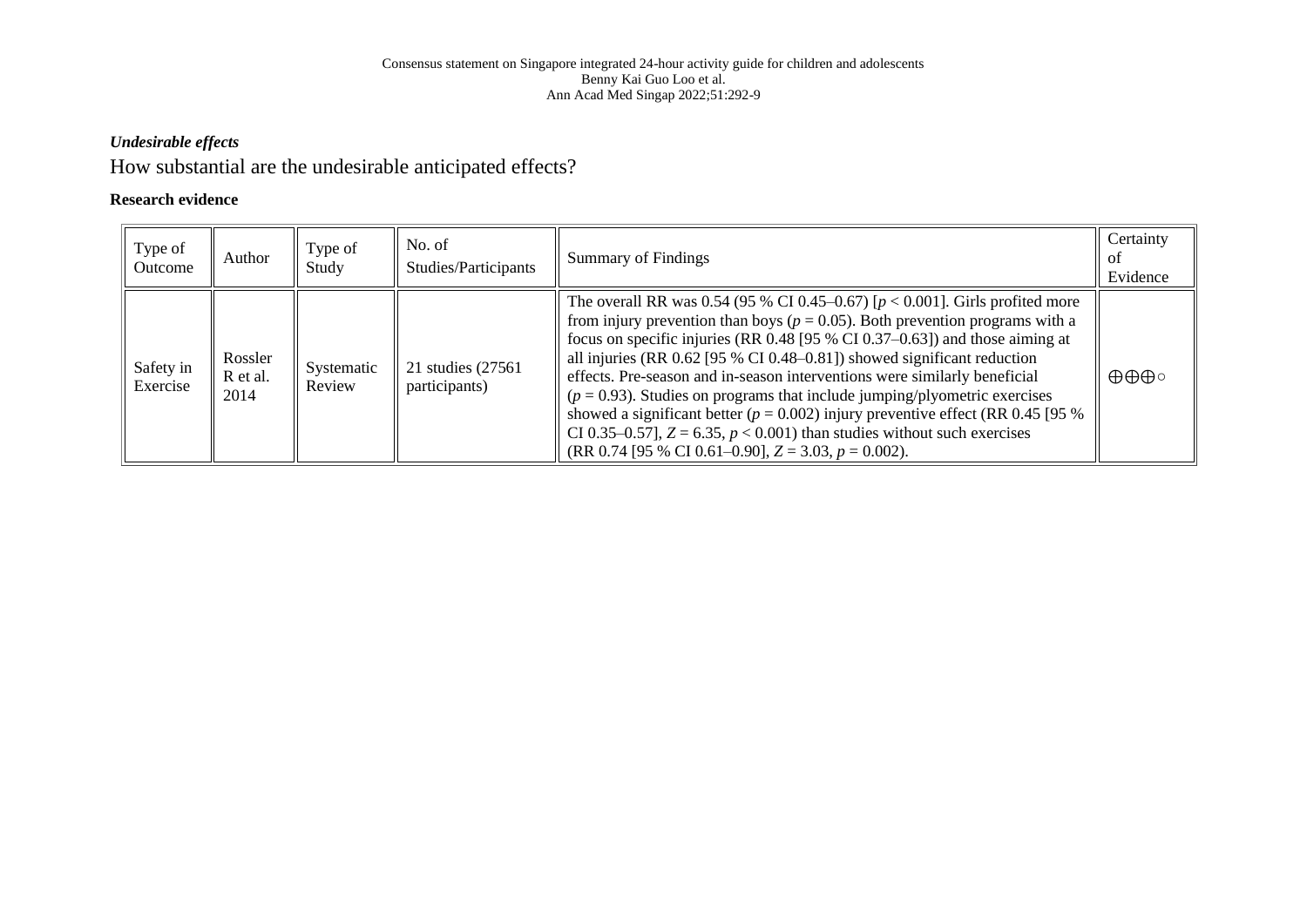## *Certainty of the evidence*

## What is the overall certainty of the evidence of effects?

## **Research evidence**

| Type of Outcome     | Author                    | Type of Study                          | No. of Studies/Participants              | Overall Certainty of<br>Evidence |  |
|---------------------|---------------------------|----------------------------------------|------------------------------------------|----------------------------------|--|
|                     | Poitras VJ et al. 2016    | <b>Systematic Review</b>               | 162 studies (204171 participants)        |                                  |  |
|                     | Janssen I et al. 2010     | <b>Systematic Review</b>               | 86 studies                               |                                  |  |
|                     | Strong WB et al. 2005     | <b>Systematic Review</b>               | 850 studies                              |                                  |  |
|                     | Jakicic JM et al. 2019    | <b>Systematic Review</b>               | 29 studies                               |                                  |  |
| Physical Activity   | da Silva MP et al. 2015   | <b>Systematic Review</b>               | 9 studies                                | $\oplus \oplus \oplus \circ$     |  |
|                     | Tudor-Locke C et al. 2011 | <b>Systematic Review</b>               | 35 studies                               |                                  |  |
|                     | Carson V et al. 2013      | Cross-Sectional<br>1731 participants   |                                          |                                  |  |
|                     | Fuezeki E et al. 2017     | <b>Systematic Review</b>               | 40 studies                               |                                  |  |
|                     | Colley RC et al. 2012     | Cross-Sectional<br>1613 participants   |                                          |                                  |  |
|                     | Carson V et al. 2011      | Cross-Sectional                        | 2527 participants                        |                                  |  |
|                     | Veitch J et al. 2012      | Cross-Sectional                        | 544 participants                         |                                  |  |
|                     | Tremblay MS et al. 2011   | <b>Systematic Review</b>               | 232 studies (983840 participants)        |                                  |  |
| Sedentary Behaviour | Twenge JM et al. 2018     | Cross-Sectional                        | 40337 participants                       |                                  |  |
|                     | Schimdt ME et al. 2012    | 47 studies<br><b>Systematic Review</b> |                                          |                                  |  |
|                     | Drummy C et al. 2016      | <b>Randomised Control Trial</b>        | 120 participants                         |                                  |  |
|                     | Ma JK et al. 2014         | Single Cross-Over                      | 50 participants                          |                                  |  |
|                     | Chaput et al. 2016        | <b>Systematic Review</b>               | 141 studies (592215 participants)        | $\oplus \oplus \circ \circ$      |  |
|                     | Fatima Y et al. 2015      | <b>Systematic Review</b>               | 22 studies (24821 participants)          |                                  |  |
| Sleep               | Dutil C et al. 2017       | Narrative Review                       | 23 studies                               |                                  |  |
|                     | Sparano S et al. 2019     | Cross-Sectional /<br>Longitudinal      | 7974 participants / 5656<br>participants |                                  |  |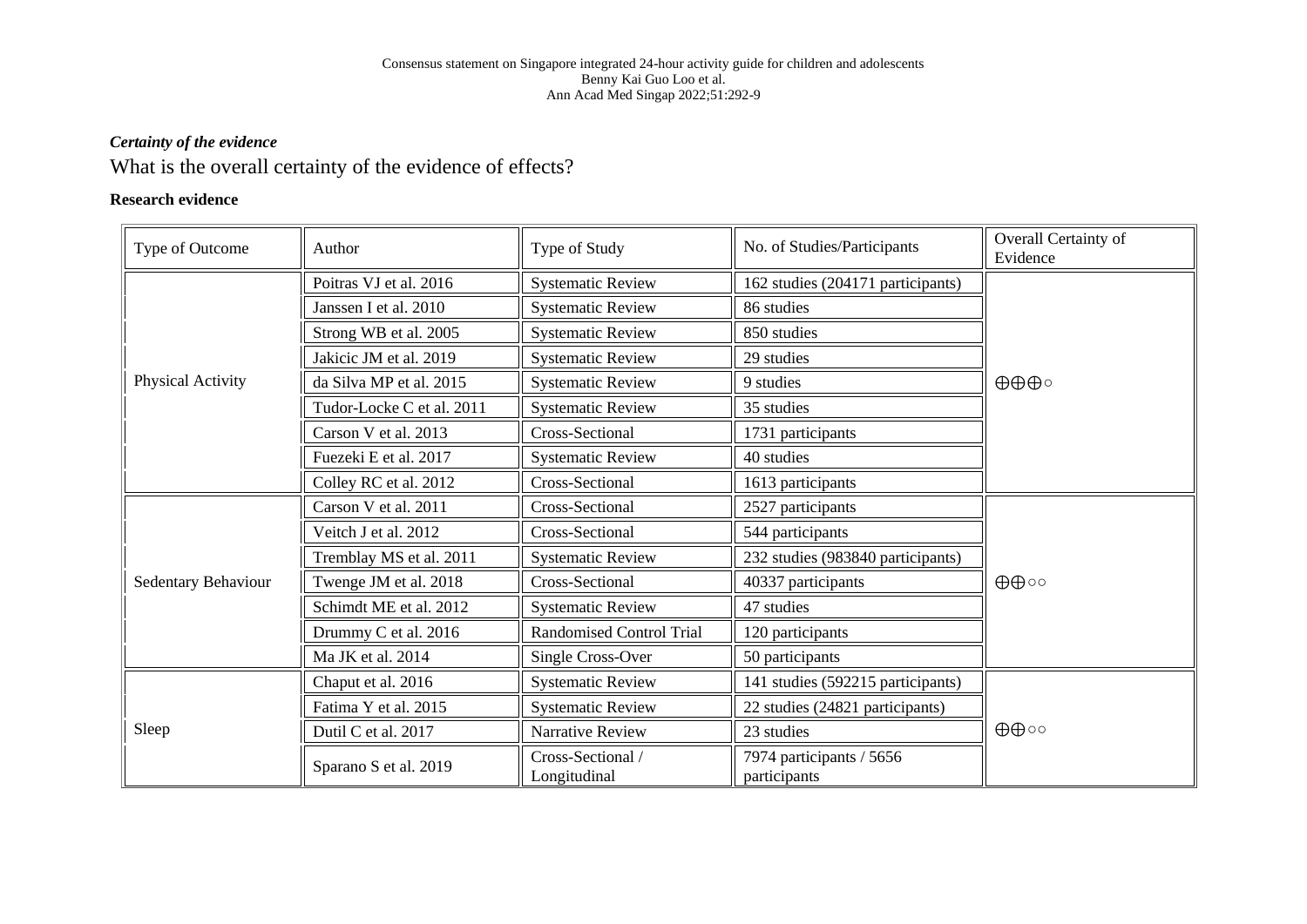|                              | Scaglioni S et al. 2018          | Narrative Review                | 88 studies                      |                              |  |
|------------------------------|----------------------------------|---------------------------------|---------------------------------|------------------------------|--|
| Eating Activity              | Wang DD et al. 2016              | <b>Cohort Study</b>             | 83349 participants              | $\oplus \oplus \circ \circ$  |  |
|                              | Janssen I et al. 2017            | Cross-Sectional                 | 17000 participants              |                              |  |
|                              | Sampasa-Kanyinga H et l.<br>2017 | Cross-Sectional                 | 6106 participants               |                              |  |
|                              | Saunders TJ et al. 2016          | <b>Systematic Review</b>        | 14 studies (36560 participants) | $\oplus \oplus \circ \circ$  |  |
| Relationships of<br>Activity | Hjorth MF et al. 2014            | Cross-Sectional<br>Longitudinal | 723 participants                |                              |  |
|                              | Carson V et al. 2017             | Cross-Sectional                 | 4157 participants               |                              |  |
|                              | Dalene KE et al. 2017            | Cross-Sectional                 | 4937 participants               |                              |  |
|                              | Huang YW et al. 2016             | Cohort                          | 672 participants                |                              |  |
| Safety in Exercise           | Rossler R et al. 2014            | <b>Systematic Review</b>        | 21 studies (27561 participants) | $\oplus \oplus \oplus \circ$ |  |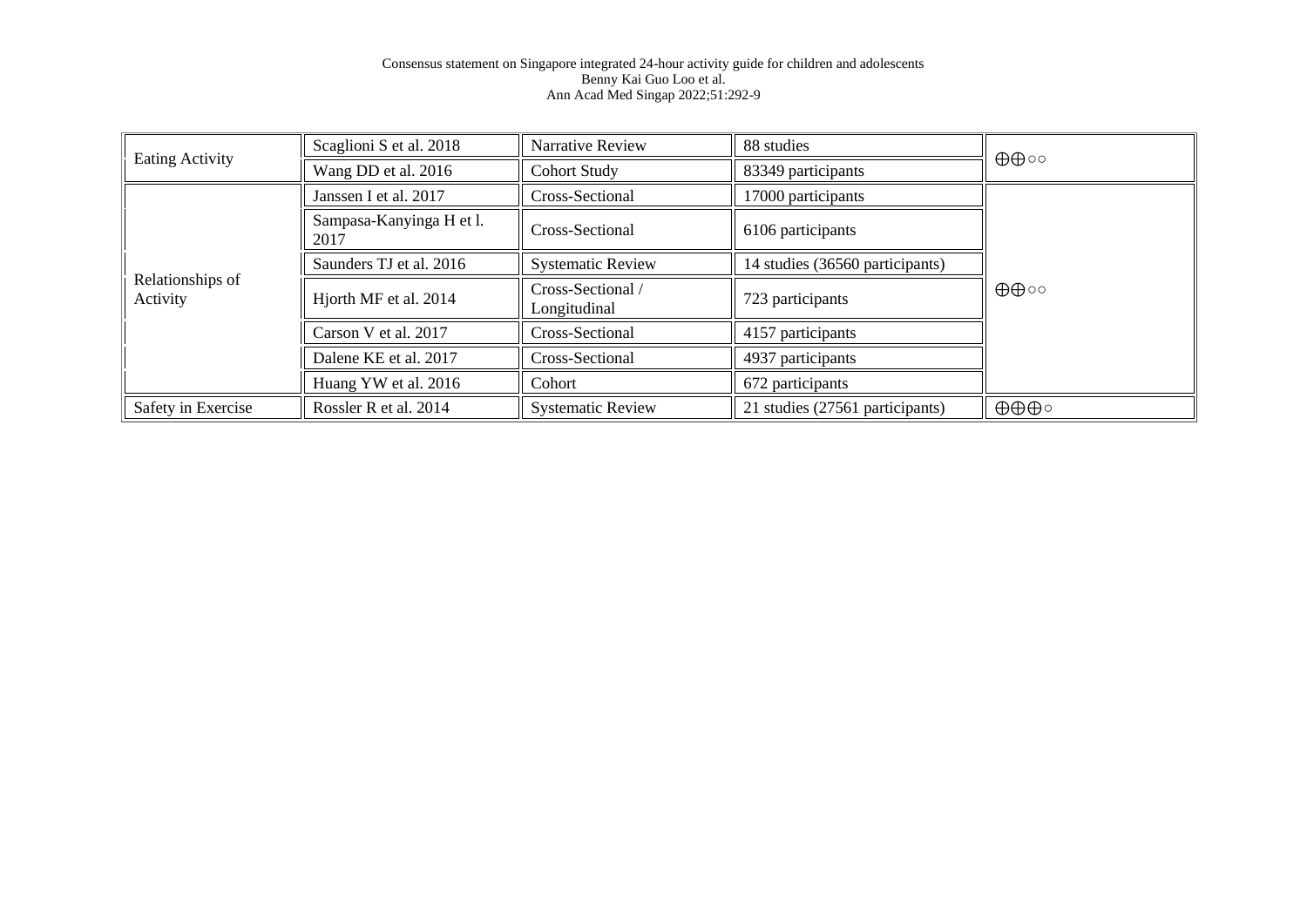## *Values*

Is there important uncertainty about, or variability in, how much people value the main outcomes?

## **Research evidence**

Based on the findings of I-24H survey study (Singapore Children Lifestyle Survey), most participants value the outcomes

## *Balance of effects*

Does the balance between desirable and undesirable effects favour the option or the comparison?

## **Research evidence**

Based on the findings of I-24H survey study (Singapore Children Lifestyle Survey), most participants value the outcomes

## *Resources required*

How large are the resource requirements (costs)?

## **Research evidence**

Public will require educational or infographic aids for easy understanding and reference.

Healthcare providers will require scientific report and educational lectures or workshops to improve skills in delivering the recommendations. Long-term improvement in metabolic and general health will result in considerable savings in healthcare expenditure.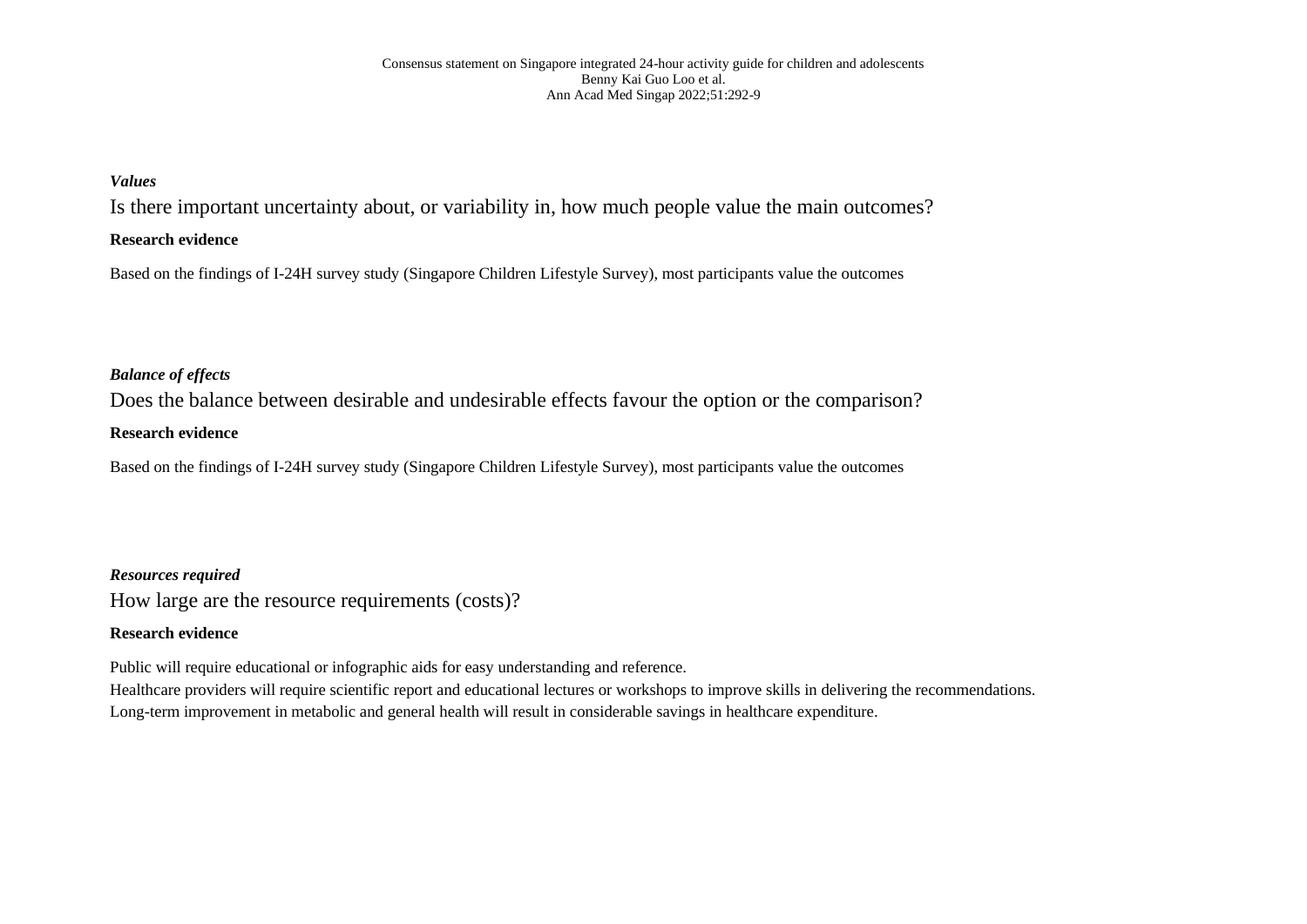## *Certainty of evidence of required resources*

What is the certainty of the evidence of resource requirements (costs)?

## **Research evidence**

Long-term improvement in metabolic and general health will result in considerable savings in healthcare expenditure. This is assumed to be similar to existing lifestyle-related campaigns (e.g. War on Diabetes)

## *Cost-effectiveness*

Does the cost-effectiveness of the option favour the option or the comparison?

### **Research evidence**

The investment in the public education of these recommendations likely will reduce the overall healthcare costs considerably. This is similar to existing lifestyle-related campaigns.

*Equity* What would be the impact on health equity?

## **Research evidence**

These recommendations are available to all children and adolescents in the community. These recommendations can be delivered from primary care, tertiary care and related organisations.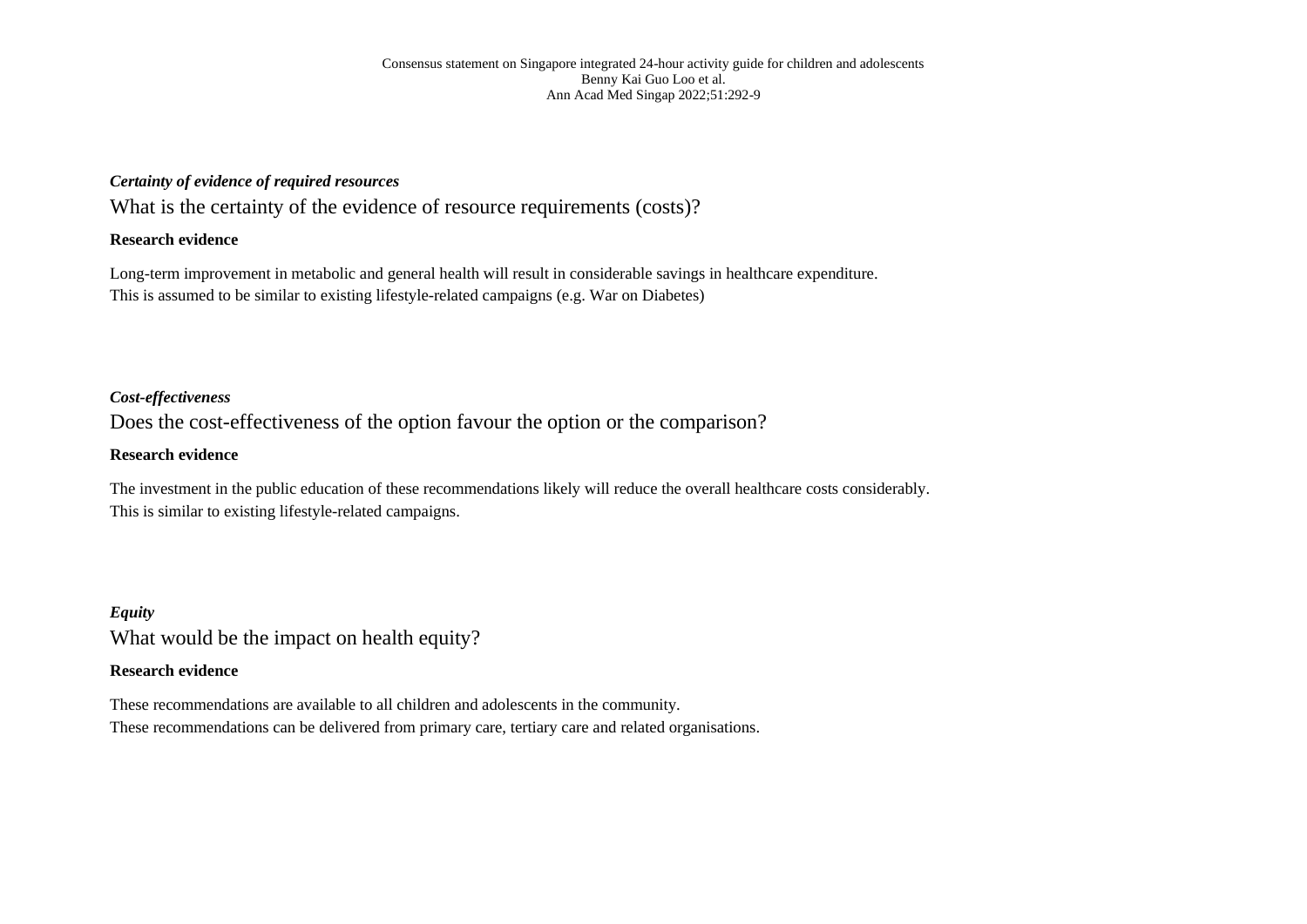## *Acceptability*

Is the option acceptable to key stakeholders?

## **Research evidence**

The option is likely acceptable to key stakeholders as there are existing lifestyle-related recommendations and campaigns.

## *Feasibility*

Is the option feasible to implement?

## **Research evidence**

The option is likely feasible to implement as this approach is similar to existing lifestyle-related programmes and campaigns.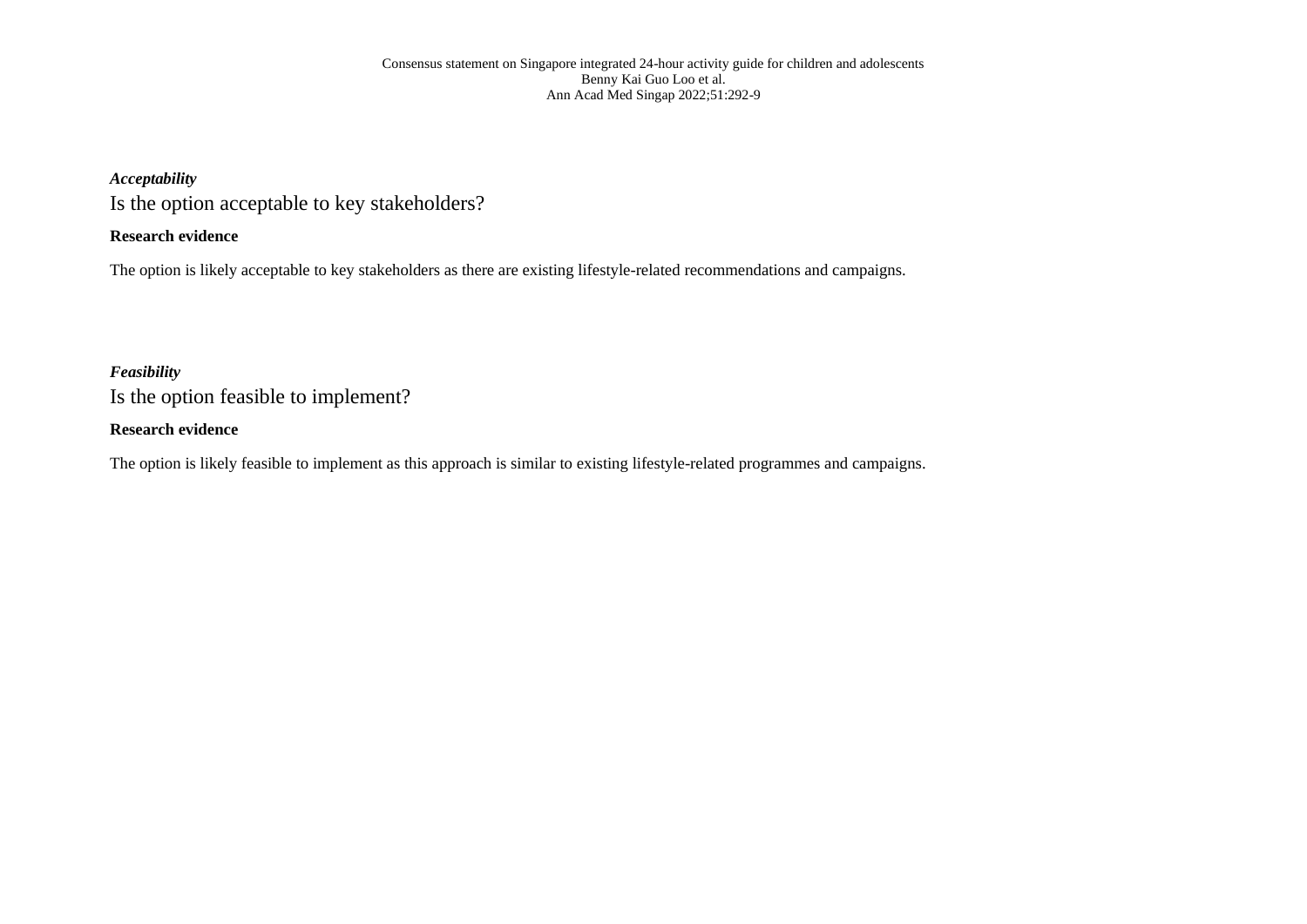## **CONCLUSIONS**

## *Summary of judgements*

| Problem                      | Don't know             | $\equiv$<br>Varies |                           | N <sub>o</sub>                             | Probably No                                               | Probably Yes                                           | Yes                                           |
|------------------------------|------------------------|--------------------|---------------------------|--------------------------------------------|-----------------------------------------------------------|--------------------------------------------------------|-----------------------------------------------|
| Desirable effects            | Don't know             | $\equiv$<br>Varies |                           | Trivial                                    | Small                                                     | Moderate                                               | Large                                         |
| Undesirable effects          | Don't know             | Varies             |                           | Large                                      | Moderate                                                  | <b>Small</b>                                           | Trivial                                       |
| Certainty of the<br>evidence | No included<br>studies |                    |                           | Very low                                   | Low                                                       | Moderate                                               | High                                          |
| Values                       |                        |                    |                           | Important<br>uncertainty or<br>variability | Possibly important<br>uncertainty or variability          | Probably no important<br>uncertainty or<br>variability | No important<br>uncertainty or<br>variability |
| <b>Balance of effects</b>    | Don't know             | Varies             | Favours the<br>comparison | Probably favours<br>the comparison         | Does not favour either<br>the option or the<br>comparison | Probably favours the<br>option                         | $\sim$<br>Favours the option                  |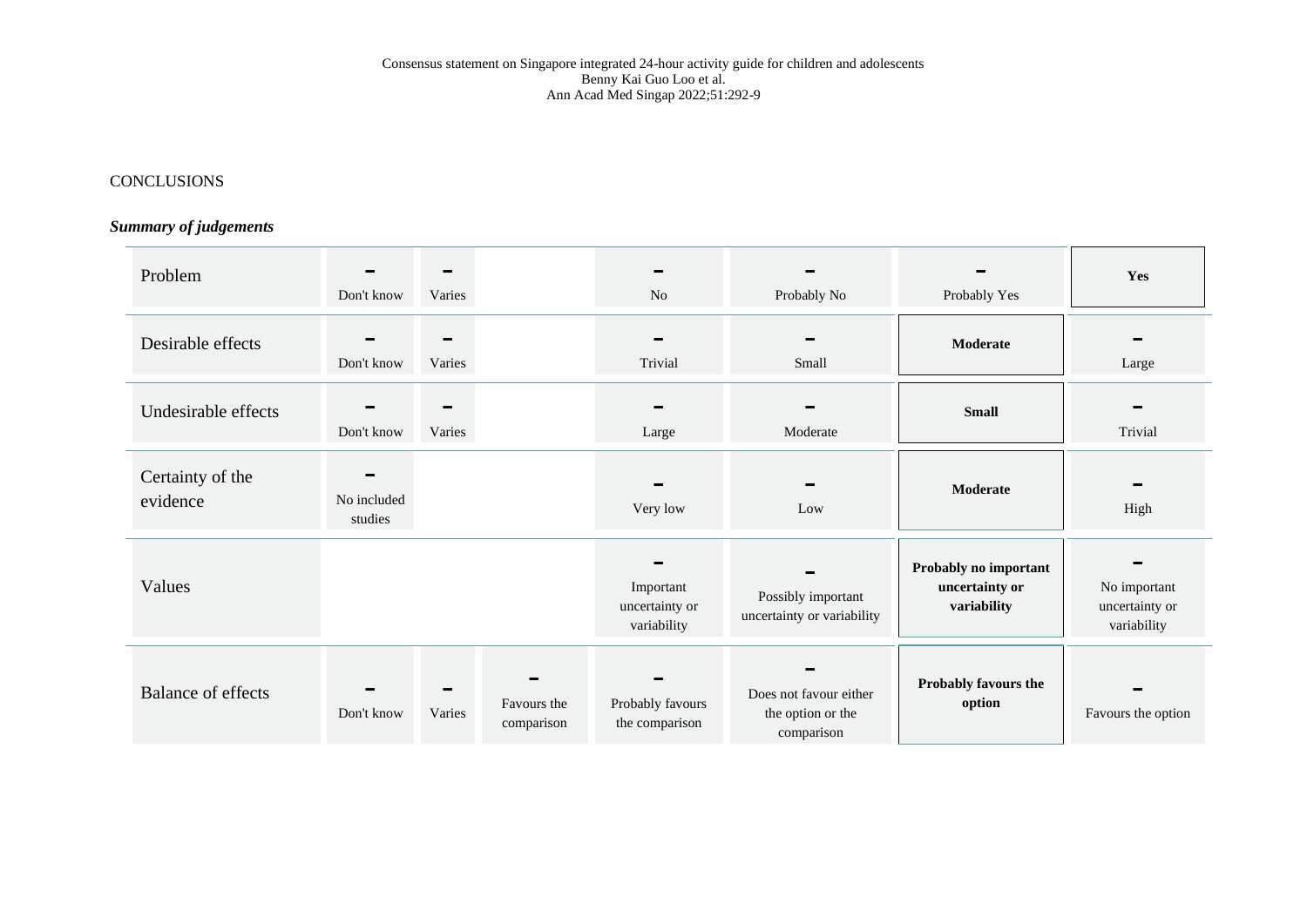| Resources required                             | Don't know             | Varies      | Large costs               | Moderate costs                     | Negligible costs or<br>savings                            | <b>Moderate savings</b>        | Large savings      |
|------------------------------------------------|------------------------|-------------|---------------------------|------------------------------------|-----------------------------------------------------------|--------------------------------|--------------------|
| Certainty of evidence<br>of required resources | No included<br>studies |             |                           | Very low                           | Low                                                       | Moderate                       | High               |
| Cost-effectiveness                             | Don't know             | Varies      | Favours the<br>comparison | Probably favours<br>the comparison | Does not favour either<br>the option or the<br>comparison | Probably favours the<br>option | Favours the option |
| Equity                                         | Don't know             | Varies      | Reduced                   | Probably reduced                   | Probably no impact                                        | <b>Probably increased</b>      | Increased          |
| Acceptability                                  | Don't know             | Varies      |                           | No                                 | Probably No                                               | <b>Probably Yes</b>            | Yes                |
| Feasibility                                    | Don't know             | -<br>Varies |                           | N <sub>0</sub>                     | Probably No                                               | <b>Probably Yes</b>            | Yes                |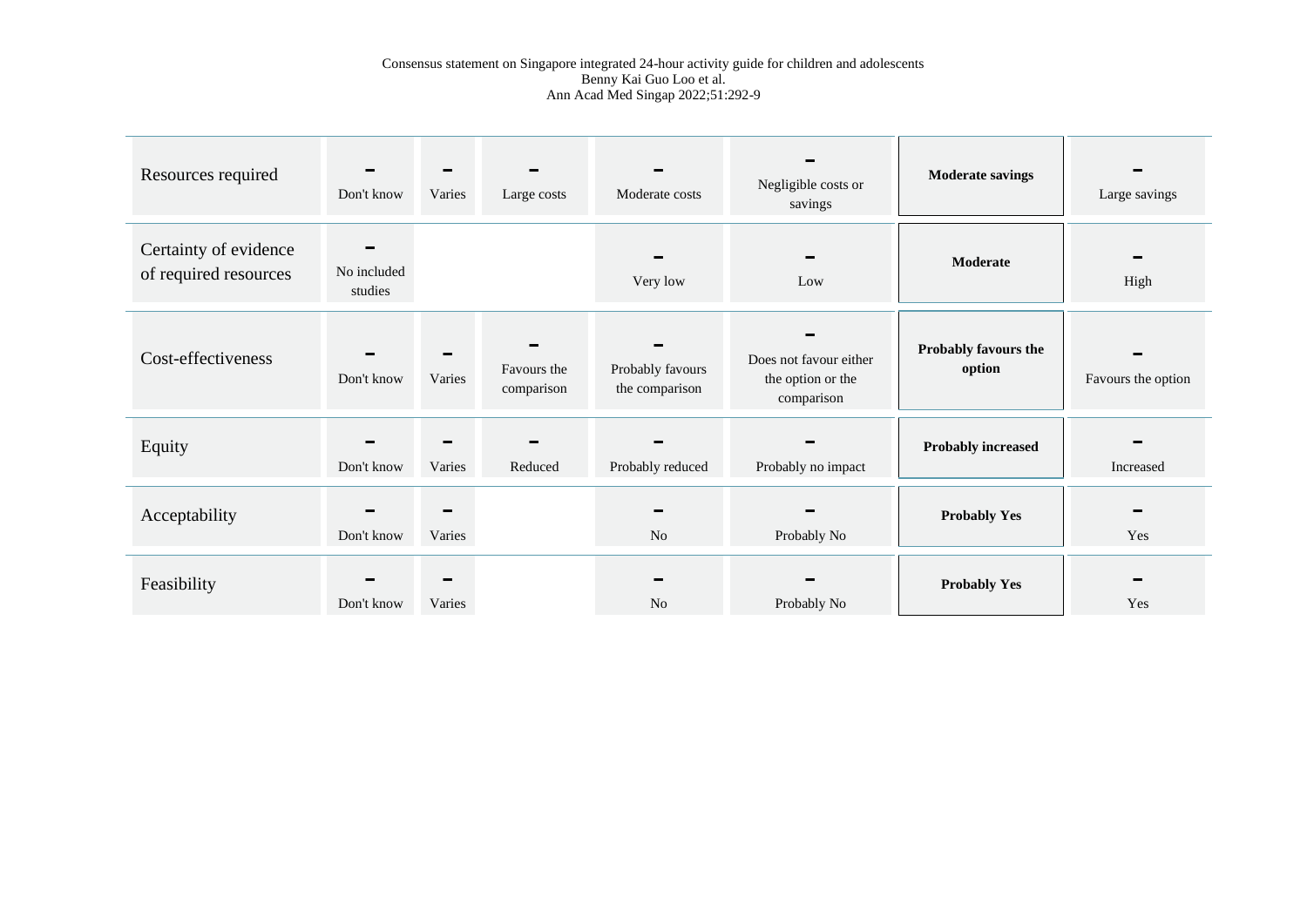## *Type of recommendation*

## *Recommendation*

- 1. For physical, mental and social health, children and adolescents should acquire a lifestyle that integrates regular physical activity, limited sedentary behaviour, adequate sleep and good eating habits within each 24-hour period.
- 2. Accumulate at least an average of 60 minutes per day of moderate-to-vigorous intensity physical activity in a week, where more is better.
- 3. Engage in muscle and bone strengthening exercises at least three times a week. This could be part of the daily minimum accumulation of 60 minutes of moderate-to-vigorous intensity physical activity.
- 4. Engage regularly in a variety of light physical activities throughout the day.
- 5. Limit recreational screen time as much as possible.
- 6. Build in regular breaks to move around during times of prolonged sitting or inactivity.
- 7. Have regular sleep of at least 9 hours (for 7-13-years-olds) and at least 8 hours (for 14-17-year-olds).
- 8. Take the necessary precautions before, during and after exercise and see a doctor if you feel unwell during the exercise.
- 9. Have regular meals consisting of nutritionally-balanced foods and drinks to support daily activities, in order to optimise growth, maturation and development.
- 10. Aim to achieve most or all recommendations on physical activity, sedentary behaviour, sleep and diet for the best results.